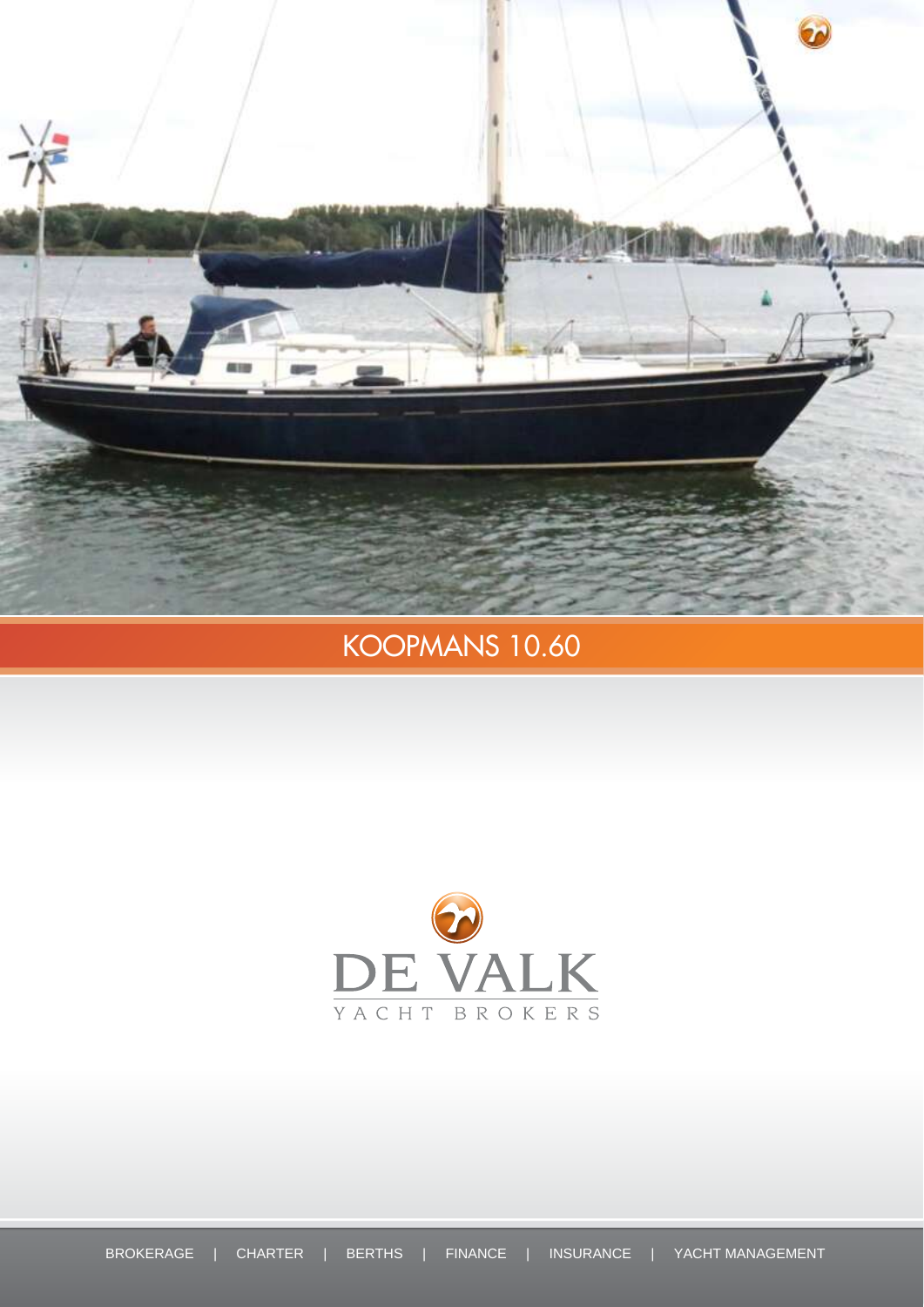#### **BROKER'S COMMENTS**

''We may certainly label this aluminum Koopmans 10.60 as a timeless classic. Seasoned sailors praise the centerboard Koopmans yachts because they excel in sailing characteristics, safety and seaworthiness. "Lila" is equipped with a hydraulic retractable keel, perfect for navigating shallow waters. Below deck a cozy, comfortable and warm teak interior with ample storage space. Foam insulation and Webasto heating contributes to optimal comfort. "Lila" is located in our sales marina and you are welcome to step aboard 7 days a week.''

#### **SPECIFICATIONS**

| <b>Dimensions</b> | $10,60 \times 3,32 \times 1,05 / 2,10$ (m) | <b>Builder</b> | Koopmans Kasko's, Sneek |
|-------------------|--------------------------------------------|----------------|-------------------------|
| <b>Built</b>      | 1999                                       | Cabins         | 1                       |
| <b>Material</b>   | Aluminium                                  | <b>Berths</b>  | $5\overline{5}$         |
| Engine(s)         | 1 x Volvo Penta MD 2030-C BT diesel        | Hp/Kw          | 28 (hp), 20,58 (kw)     |
|                   | <b>SOLD</b>                                | Lying          | at sales office         |
|                   |                                            |                |                         |

### **CONTACT**

| Sales office   | De Valk Monnickendam | <b>Telephone</b> | +31 299 65 63 50       |
|----------------|----------------------|------------------|------------------------|
| <b>Address</b> | Hoogedijk 6          | <b>Fax</b>       | +31 (0) 299 65 63 41   |
|                | 1145 PM Katwoude     | E-mail           | monnickendam@devalk.nl |
|                | The Netherlands      |                  |                        |

#### **DISCLAIMER**

These particulars are given in good faith as supplied but cannot be guaranteed and cannot be used for contracts.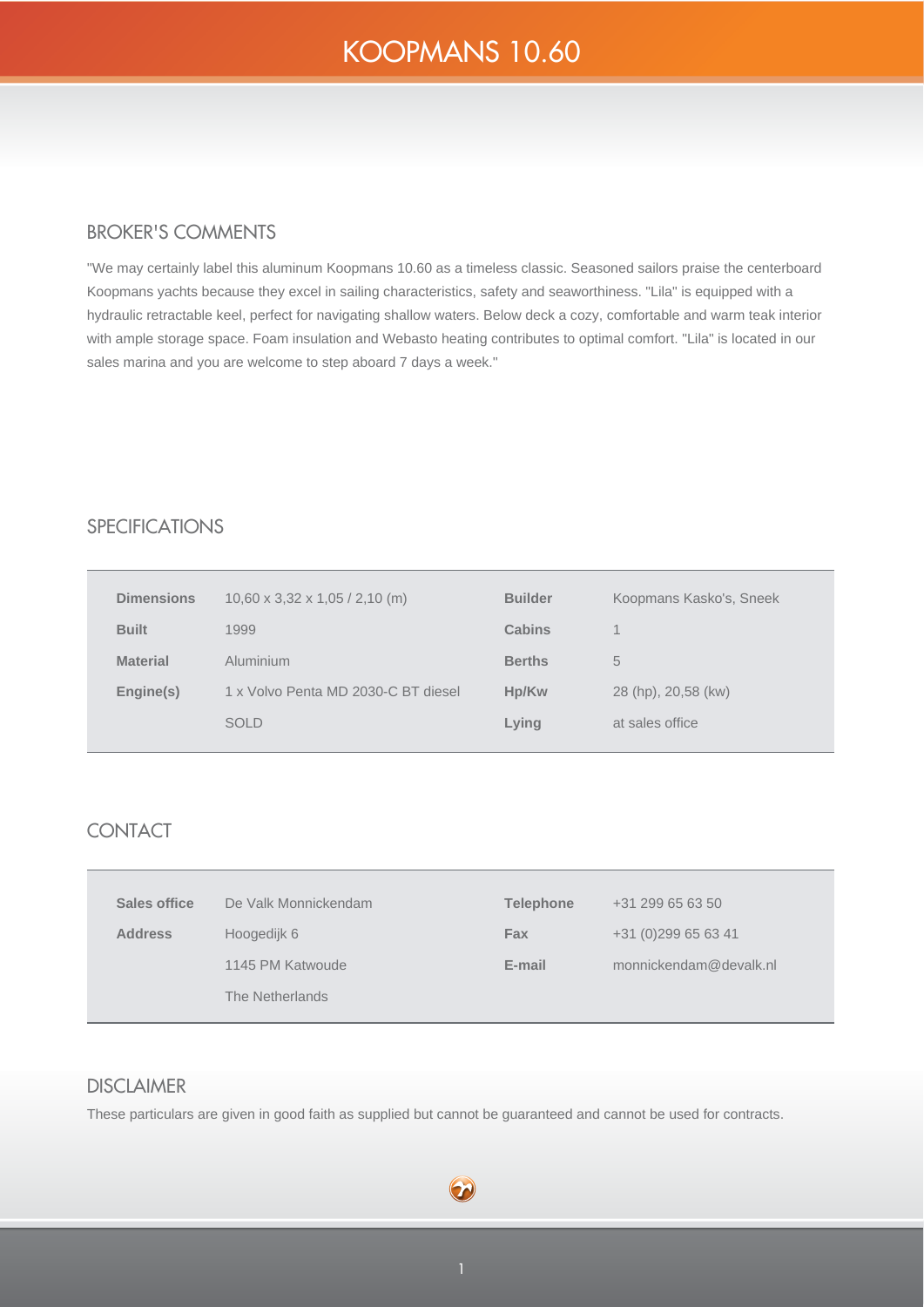#### **GENERAL**

**Model KOOPMANS 10.60 Type sailing yacht LOA (m) 10,60 Beam (m) 3,32 Draft (m) 2,10 Draft min (m) 1,05 Year built 1999 Launched 2001 Builder Koopmans Kasko's, Sneek Country Country The Netherlands Designer D. Koopmans Jachtontwerpers Displacement (t) 8 Ballast (tonnes) lead CE norm A Hull material aluminium Hull colour blue Hull thickness (mm) 6 mm. Hull shape round-bilged Keel type centreboard Superstructure material aluminium Superstructure (mm) 4 mm. Deck plate thickness (mm) 4 mm. Rubbing strake stainless steel Deck material aluminium Deck finish non-skid paint Superstructure deck finish non-skid paint Cockpit deck finish teak Dorades 2 X Window frame aluminium Window material tempered** glass

 $\bm{\omega}$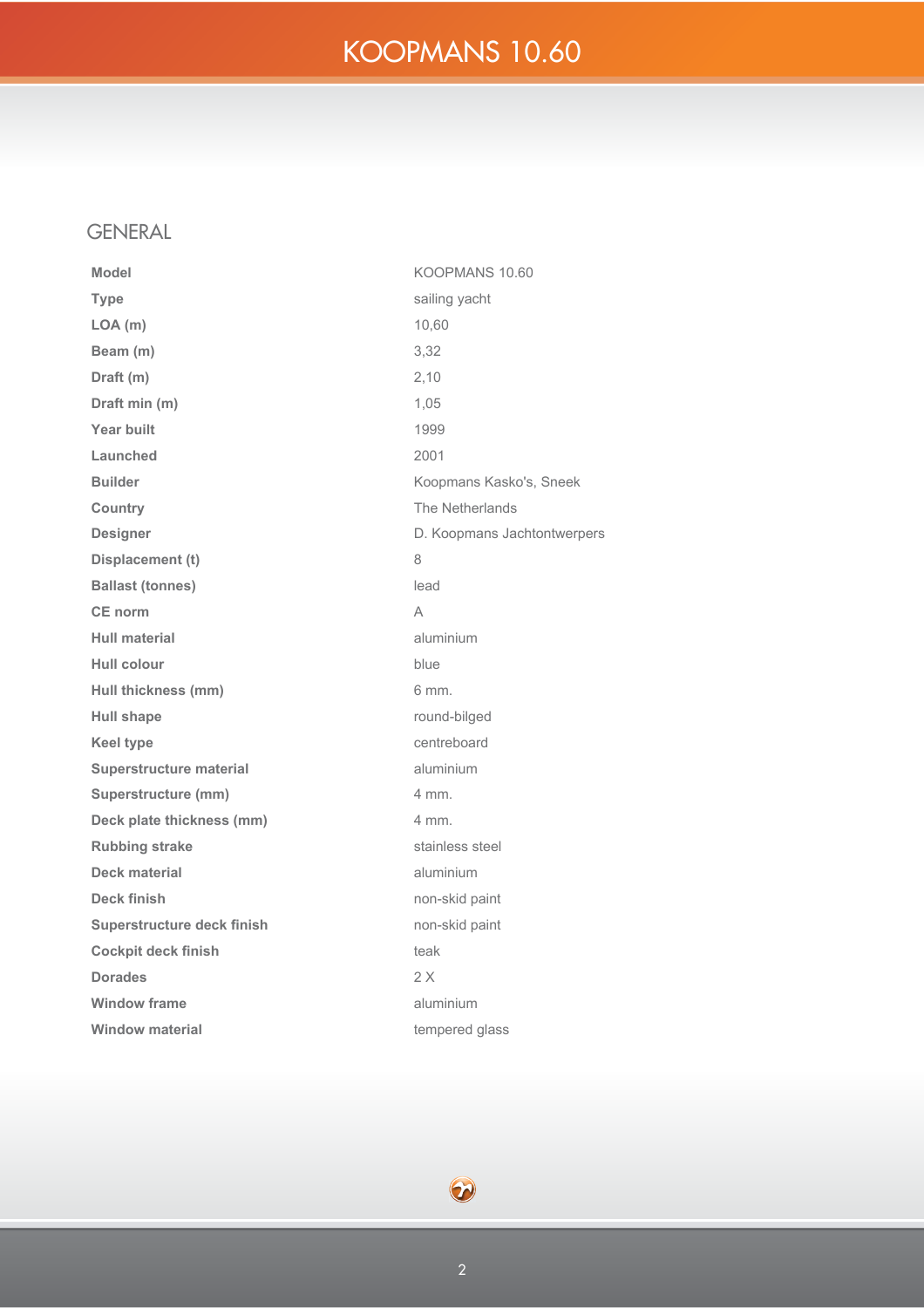| <b>Deckhatch</b>                  | 2 X Gebo                      |
|-----------------------------------|-------------------------------|
| <b>Portholes</b>                  | aluminium                     |
| Insulation                        | foam                          |
| <b>Fuel tank (litre)</b>          | aluminium 100 L.              |
| Level indicator (fuel tank)       | sight glass                   |
| Fuel daytank (litre)              | aluminium 45 L.               |
| <b>Freshwater tank (litre)</b>    | aluminium 110 L.              |
| <b>Blackwater tank (litre)</b>    | aluminium Yes / Ja - Ltrs n/a |
| <b>Blackwater tank extraction</b> | deck extraction               |
| <b>Tiller</b>                     | ves                           |
| More info on paintwork            | AWL-Grip                      |
|                                   |                               |

### **ACCOMMODATION**

| <b>Cabins</b>            | 1                             |
|--------------------------|-------------------------------|
| <b>Berths</b>            | 5                             |
| <b>Interior</b>          | teak                          |
| Floor                    | teak and holly                |
| Headroom saloon (m)      | 1,85 M.                       |
| <b>Heating</b>           | diesel ducted hot air Webasto |
| <b>Navigation center</b> | yes                           |
| <b>Chart table</b>       | yes                           |
| <b>Dinette</b>           | yes                           |
| Galley                   | yes                           |
| Countertop               | plastic                       |
| <b>Sink</b>              | stainless steel               |
| Cooker                   | calor gas                     |
| Oven                     | yes                           |
| <b>Fridge</b>            | Coolmatic                     |
| Freezer                  | in fridge                     |
| Water pressure system    | manual                        |
|                          |                               |

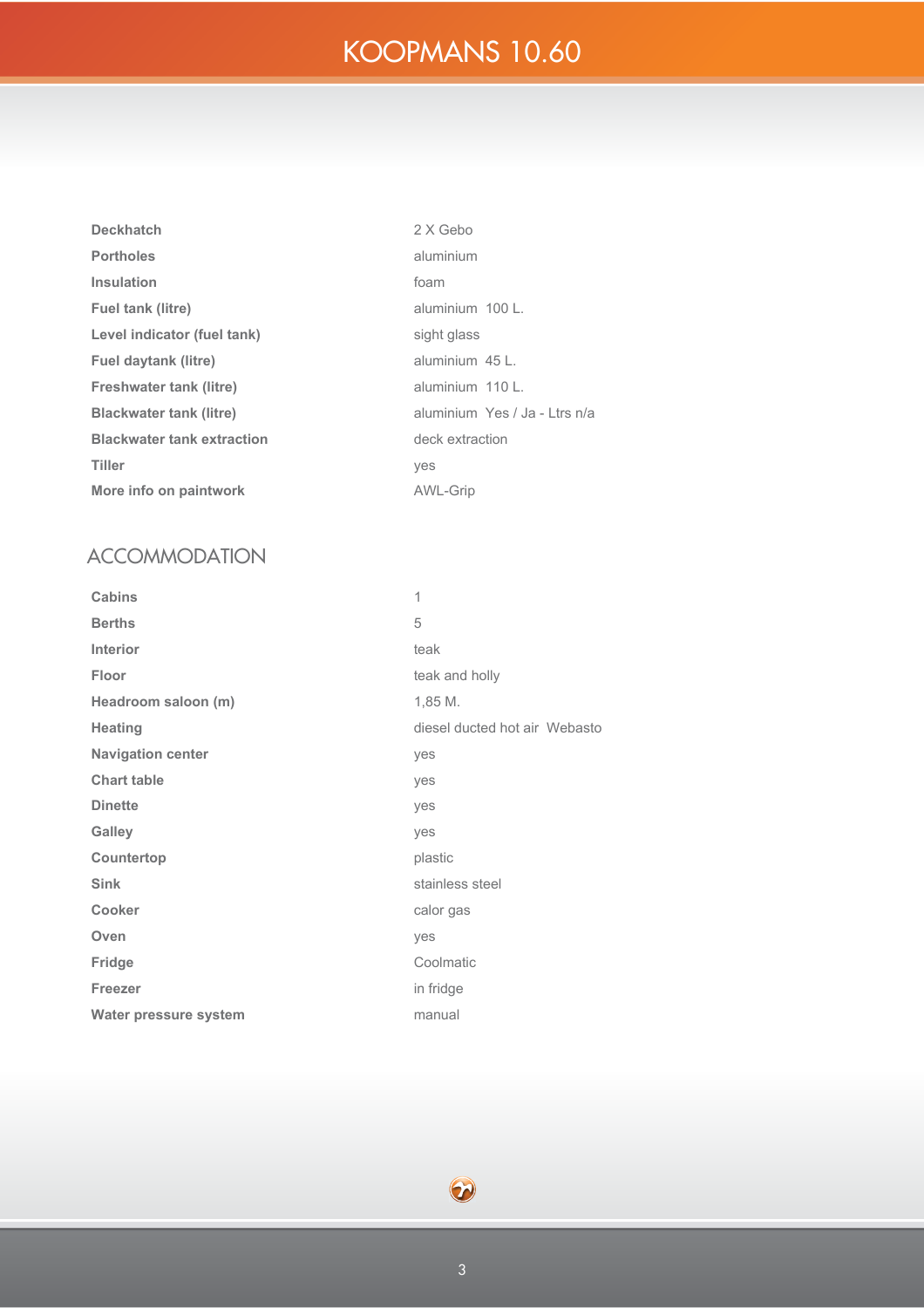| Owners cabin         | v-bed                                             |
|----------------------|---------------------------------------------------|
| Bed length (m)       | $+/- 1.87$ M.                                     |
| Wardrobe             | hanging and shelves                               |
| <b>Toilet</b>        | en suite                                          |
| <b>Toilet system</b> | manual                                            |
| Wash basin           | at the toilet                                     |
| Extra info           | Pilot berth at aft starboard side - 1,95 M length |
| Extra info           | Bench seats SB & PS can be converted into berths  |
| <b>Extra info</b>    | Toilet new in 2021                                |
|                      |                                                   |

### **MACHINERY**

| No of engines                   | 1                         |
|---------------------------------|---------------------------|
| Make                            | Volvo Penta               |
| <b>Type</b>                     | MD 2030-C BT              |
| <b>HP</b>                       | 28                        |
| kW                              | 20,58                     |
| Fuel                            | diesel                    |
| Year installed                  | 1999                      |
| <b>Engine cooling system</b>    | freshwater heat exchanger |
| <b>Engine controls</b>          | mechanical                |
| Gearbox                         | mechanical                |
| <b>Exhaust</b>                  | watercooled               |
| <b>Propeller type</b>           | feathering Max prop       |
| <b>Propeller blades</b>         | 3                         |
| <b>Propeller shaft material</b> | stainless steel           |
| <b>Shaft lubrication</b>        | water                     |
| <b>Manual bilge pump</b>        | yes                       |
| <b>Electric bilge pump</b>      | yes                       |
| <b>Electrical installation</b>  | 12V / 220V                |
| <b>Start battery</b>            | 1 X Elite 77Ah            |
| <b>Service battery</b>          | 1 X Varta 105 Ah          |

 $\bullet$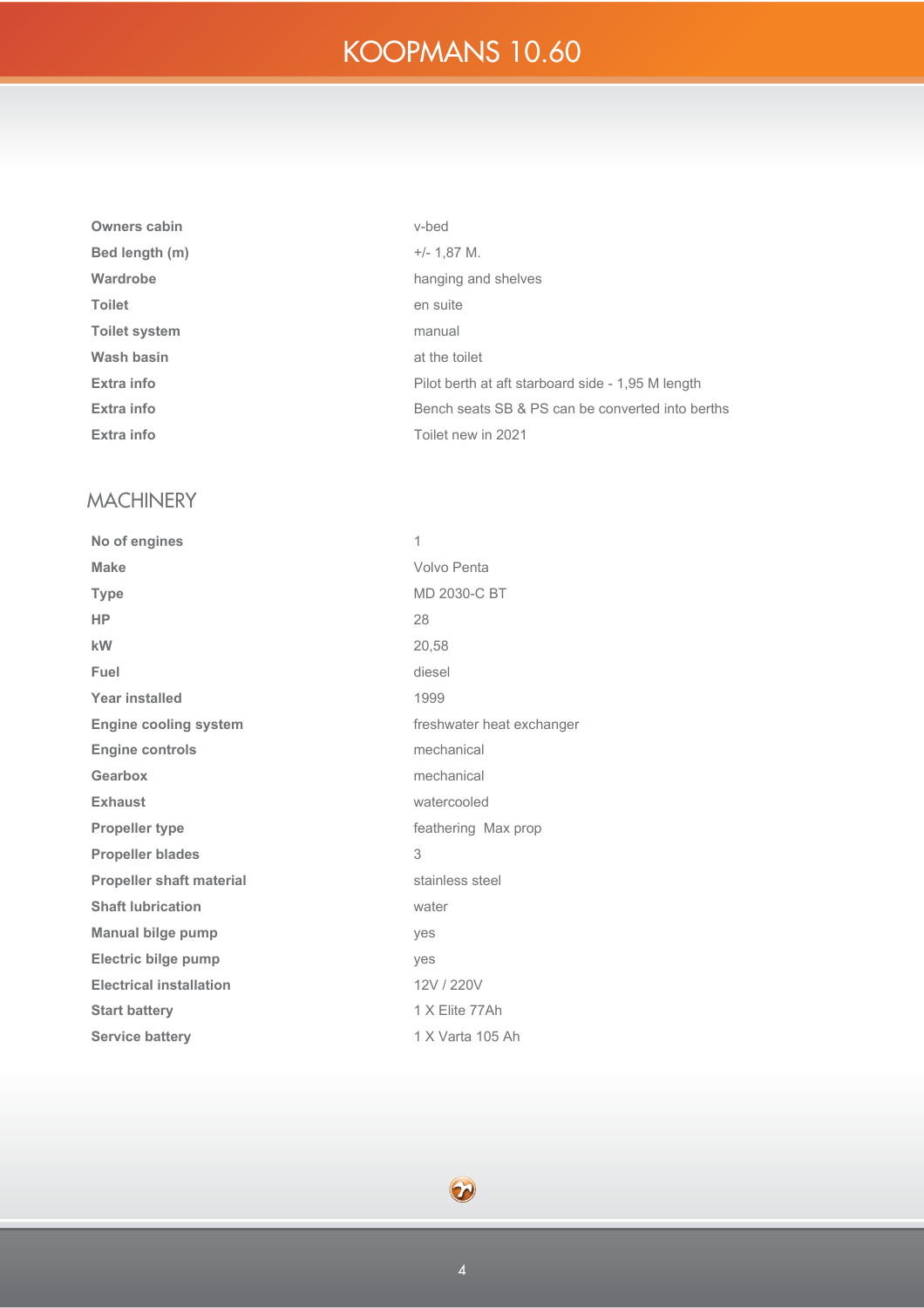| <b>Battery monitor</b> | Victron Energy BMV-602                           |
|------------------------|--------------------------------------------------|
| <b>Battery charger</b> | yes                                              |
| Wind generator         | Ampair 100                                       |
| Shorepower             | with cable                                       |
| Insulation transformer | yes                                              |
| Extra info             | Engine service Spring 2021 - max. 40 hours added |

#### **NAVIGATION**

| <b>Compass</b>           | Sestrel Moore               |
|--------------------------|-----------------------------|
| Depth sounder            | Raymarine Bidata            |
| Log                      | Raymarine Bidata            |
| <b>VHF</b>               | Shipmate RS 8000            |
| <b>Autopilot</b>         | Raymarine ST1000+           |
| <b>GPS</b>               | Furuno GPS Navigator GP-31  |
| <b>Plotter</b>           | Raymarine A50               |
| Electronis chart(s)      | yes                         |
| <b>AIS receiver</b>      | Comar AIS receiver/splitter |
| <b>Navigation lights</b> | yes                         |

### **EQUIPMENT**

| <b>Fixed windscreen</b>    | yes             |
|----------------------------|-----------------|
| Sprayhood                  | yes             |
| <b>Cockpit cover</b>       | yes             |
| Anchor                     | Rocna           |
| <b>Windlass</b>            | manual          |
| Deck wash                  | yes             |
| Sea railing                | wire            |
| Grab rail (superstructure) | teak            |
| <b>Pushpit</b>             | stainless steel |
|                            |                 |

 $\bigcirc$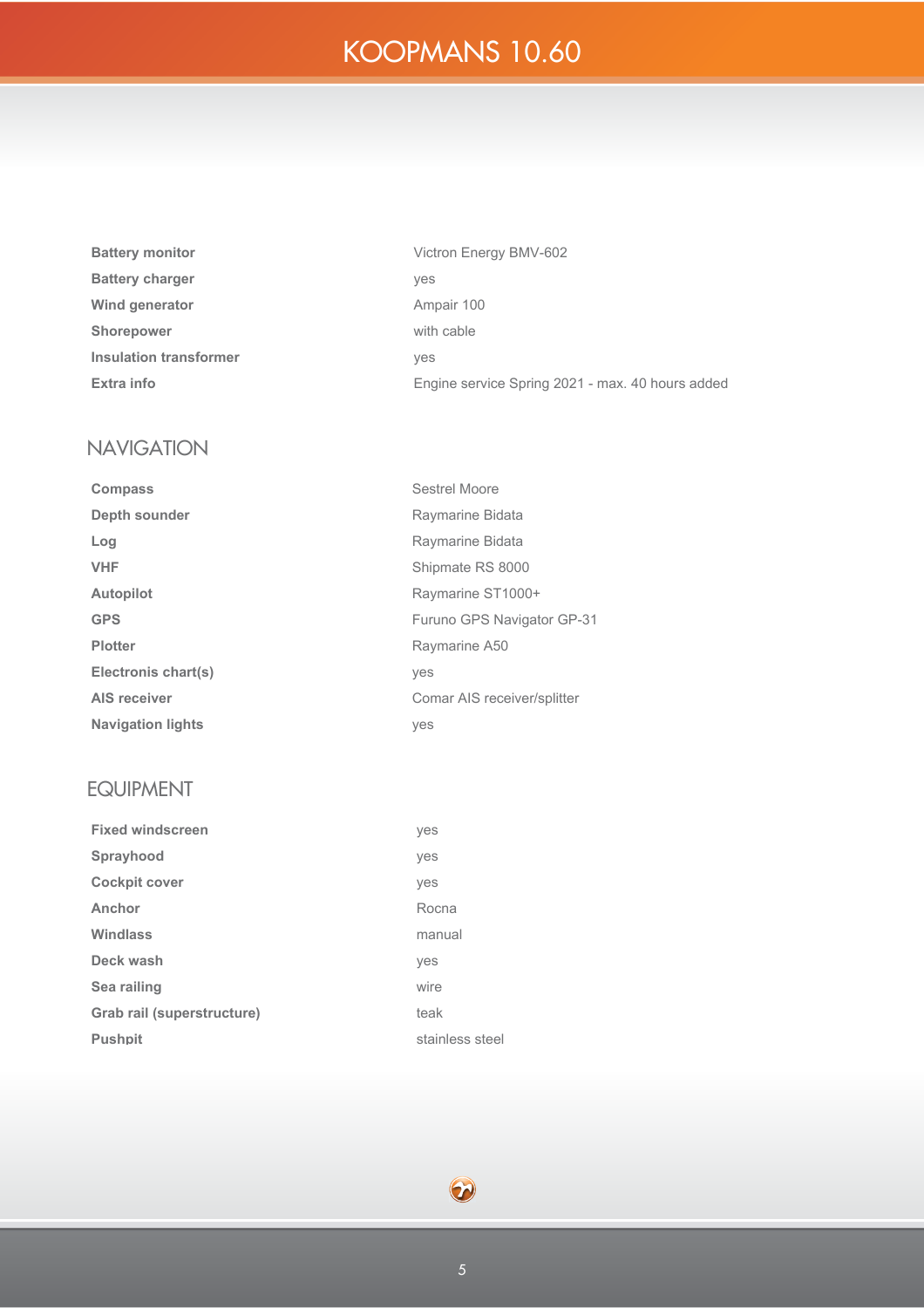| <b>Pulpit</b>               | stainless steel |
|-----------------------------|-----------------|
| <b>Safety lines on deck</b> | yes             |
| Radar reflector             | yes             |
| <b>Fenders</b>              | yes             |
| <b>Mooring lines</b>        | yes             |
| Radio-cd player             | yes             |
| <b>Speakers in salon</b>    | yes             |
| <b>Clock - barometer</b>    | yes             |

### **RIGGING**

| <b>Rigging</b>                 | cutter                |
|--------------------------------|-----------------------|
| <b>Standing rigging</b>        | wire                  |
| <b>Brand mast</b>              | <b>Brasker</b>        |
| <b>Material mast</b>           | aluminium             |
| <b>Spreaders</b>               | 2 sets                |
| <b>Mainsail cover</b>          | yes                   |
| <b>Fully battened mainsail</b> | yes                   |
| <b>Cutterstay</b>              | yes                   |
| Genoa                          | yes                   |
| Genoa furler                   | yes                   |
| <b>Stormjib</b>                | ves                   |
| <b>Backstay adjuster</b>       | mechanical            |
| <b>Boomvang</b>                | mechanical and tackle |
| <b>Secondary sheet winch</b>   | 2 X Lewmar 15         |
| Genoa sheetwinches             | 2 X Lewmar 40         |
| <b>Reefing winch</b>           | 1 X I ewmar 24        |
| Gennaker pole                  | aluminium             |
| Extra info                     | running back stays    |
| Extra info                     | mast steps (2021)     |
|                                |                       |

 $\bigodot$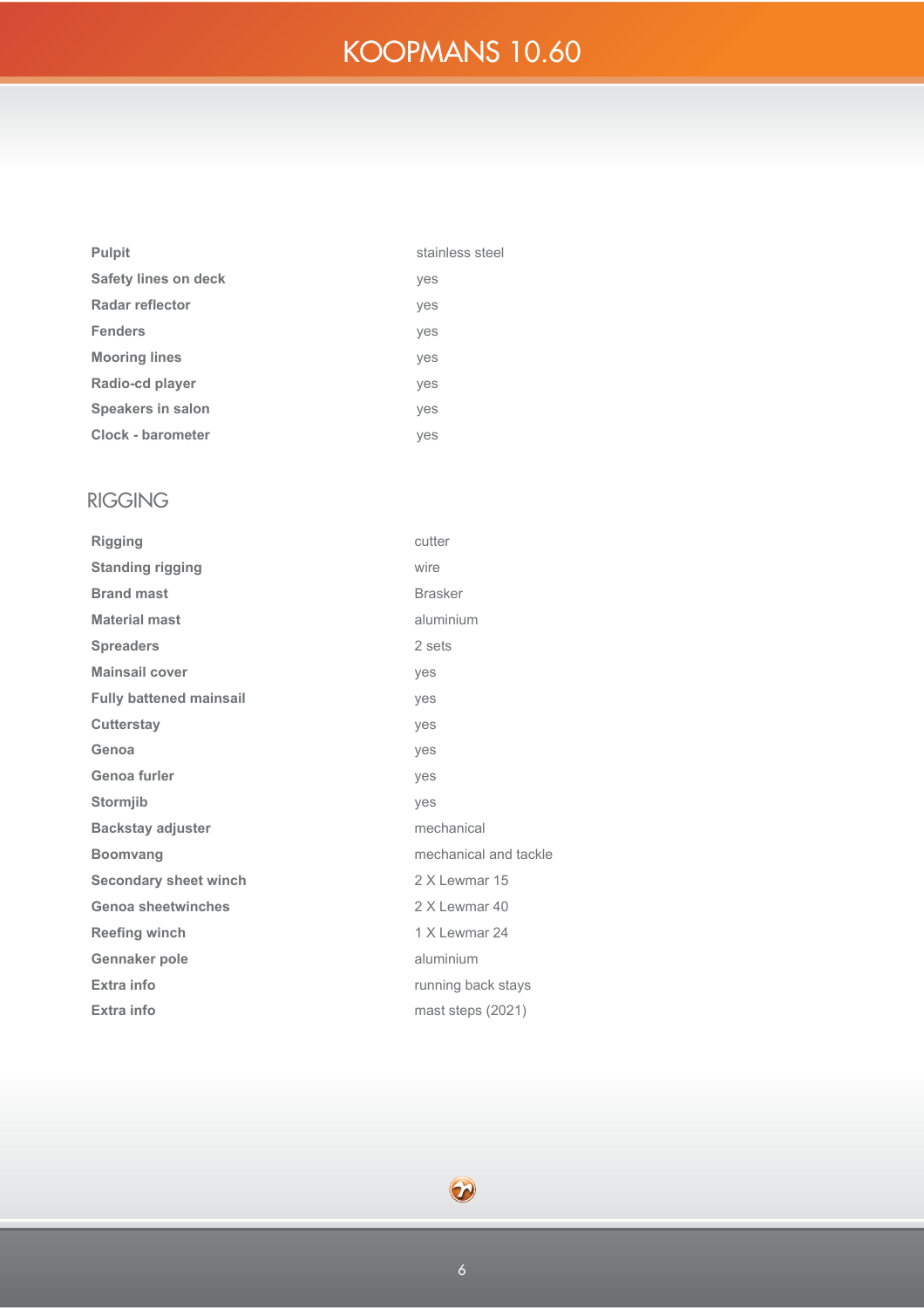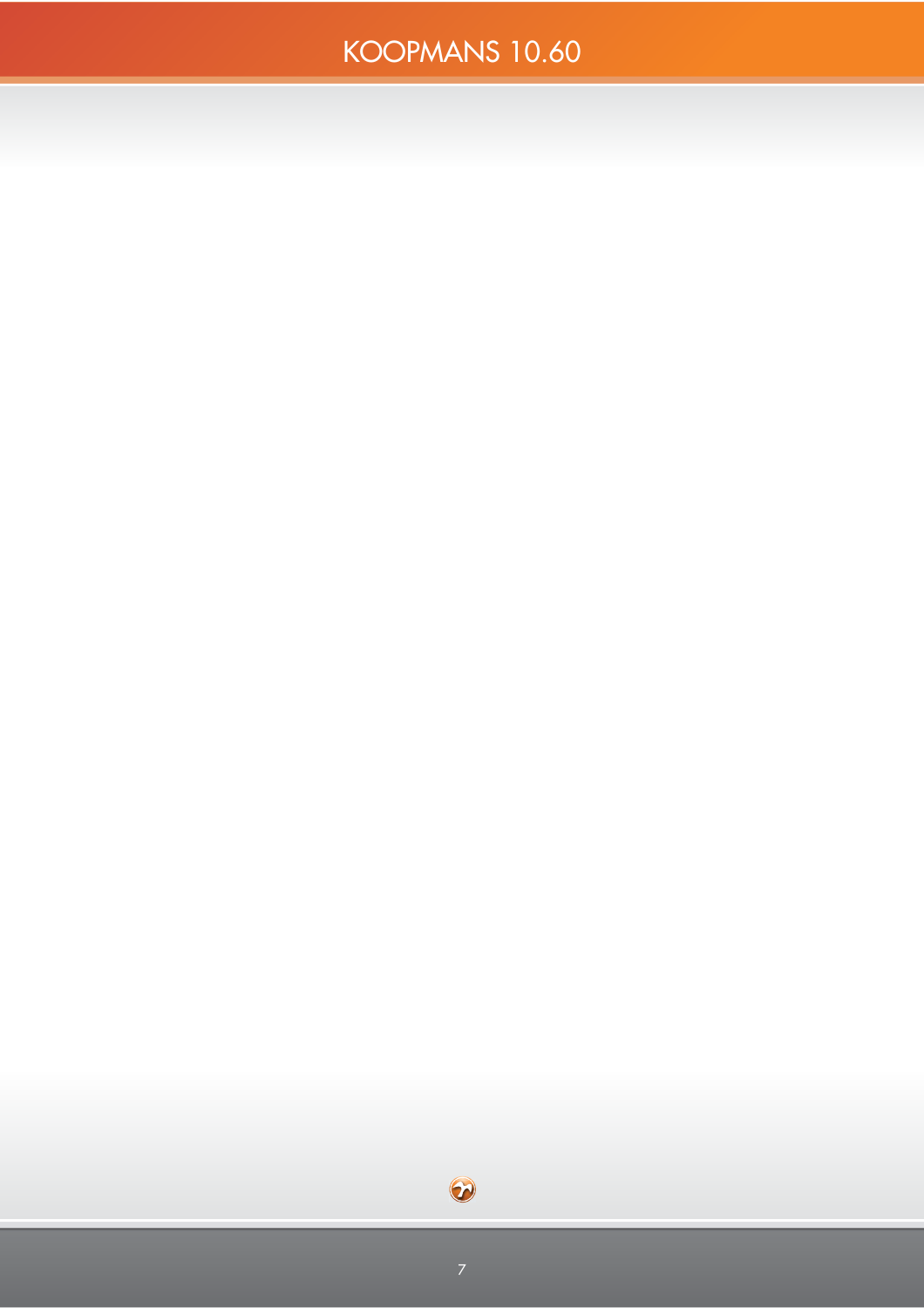### .2230\$16



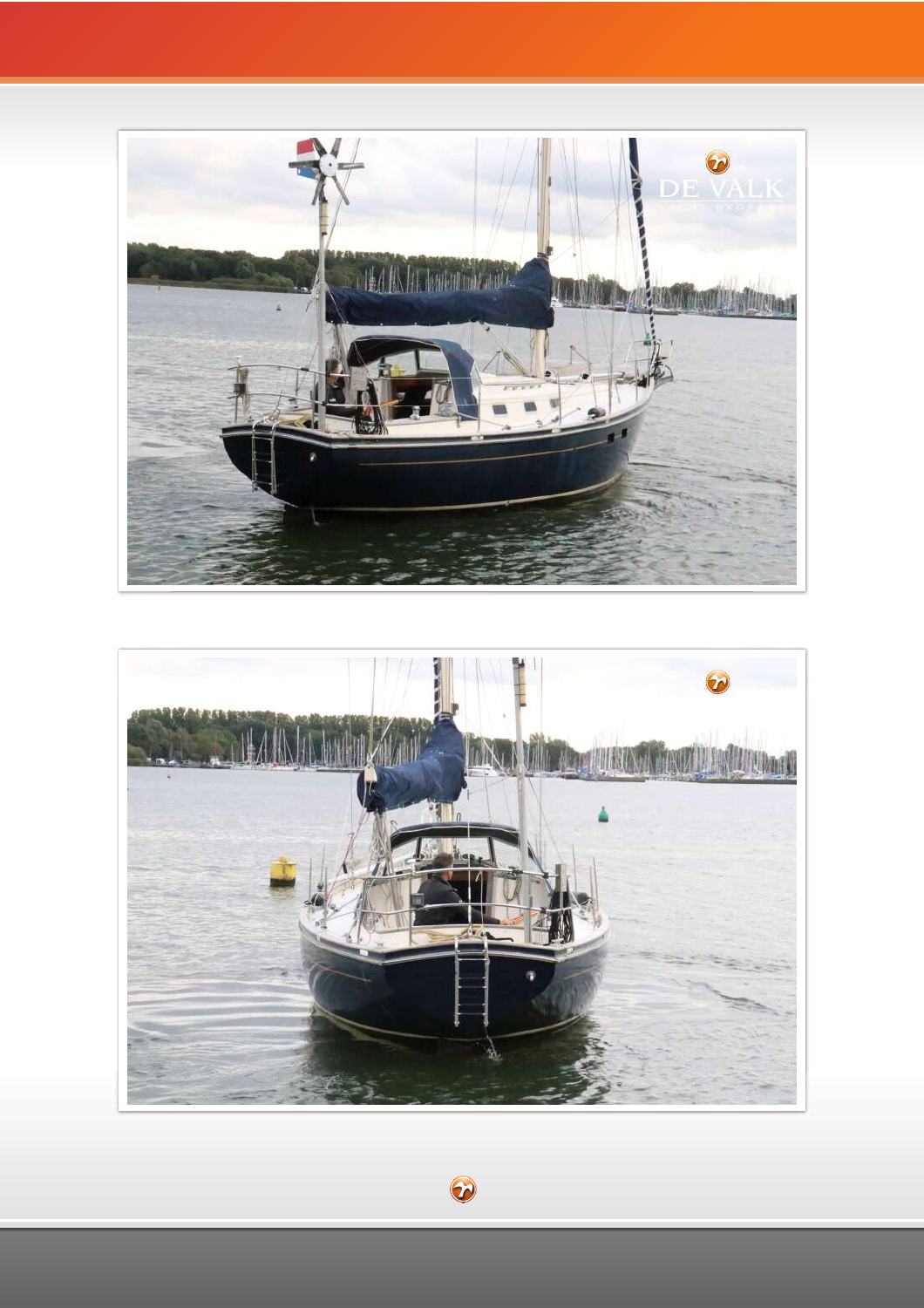| ---- |  |
|------|--|
|      |  |
|      |  |
|      |  |
|      |  |
|      |  |
|      |  |
|      |  |
|      |  |
|      |  |
|      |  |
|      |  |
|      |  |
|      |  |
|      |  |
|      |  |
|      |  |
|      |  |
|      |  |
|      |  |
|      |  |
|      |  |
|      |  |
|      |  |
|      |  |
|      |  |
|      |  |
|      |  |
|      |  |
|      |  |
|      |  |
|      |  |
|      |  |
|      |  |
|      |  |
|      |  |
|      |  |
|      |  |
|      |  |
|      |  |
|      |  |
|      |  |
|      |  |
|      |  |
|      |  |
|      |  |
|      |  |
|      |  |
|      |  |
|      |  |
|      |  |
|      |  |
|      |  |
|      |  |
|      |  |
|      |  |
|      |  |
|      |  |
|      |  |

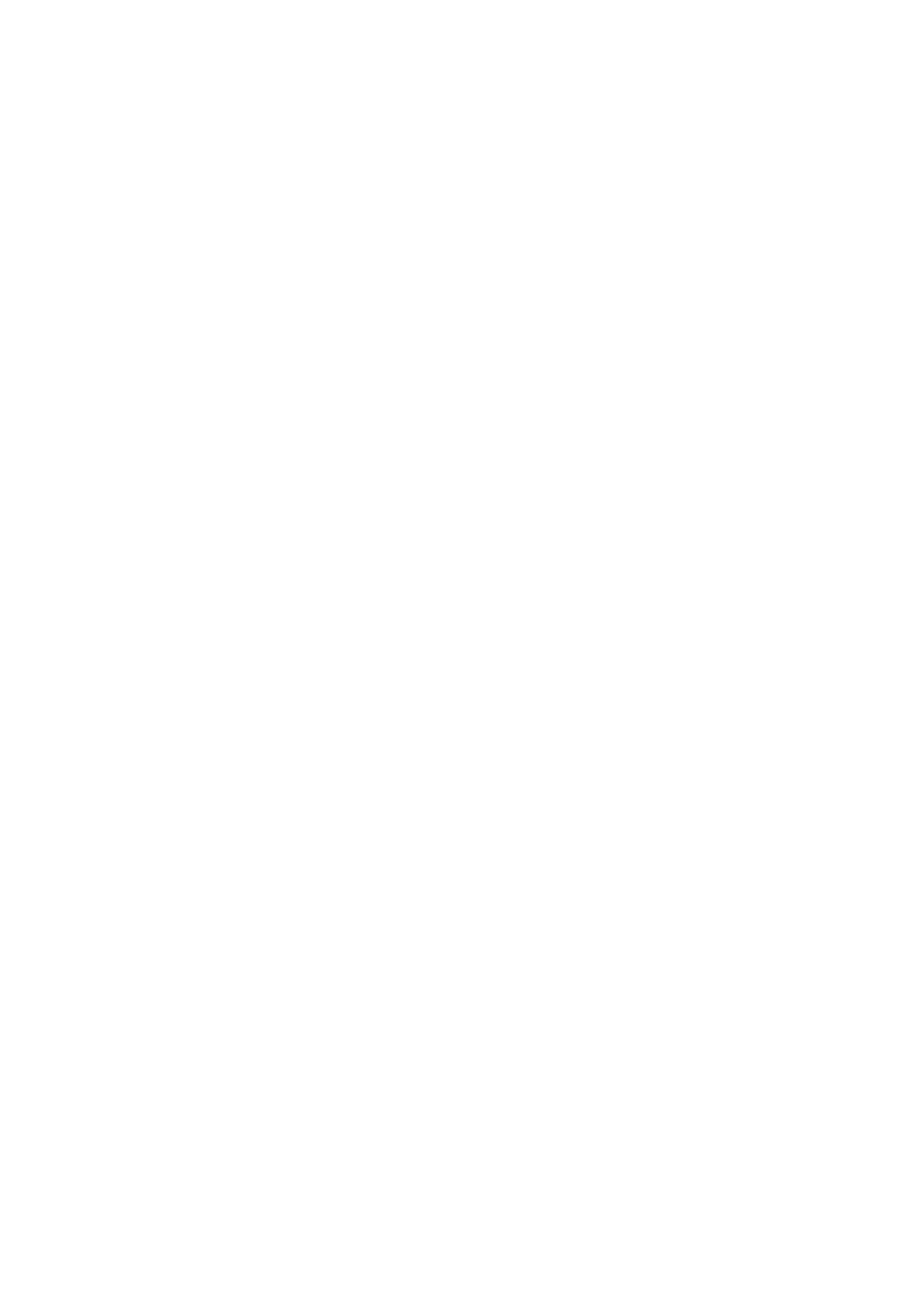| ---- |  |
|------|--|
|      |  |
|      |  |
|      |  |
|      |  |
|      |  |
|      |  |
|      |  |
|      |  |
|      |  |
|      |  |
|      |  |
|      |  |
|      |  |
|      |  |
|      |  |
|      |  |
|      |  |
|      |  |
|      |  |
|      |  |
|      |  |
|      |  |
|      |  |
|      |  |
|      |  |
|      |  |
|      |  |
|      |  |
|      |  |
|      |  |
|      |  |
|      |  |
|      |  |
|      |  |
|      |  |
|      |  |
|      |  |
|      |  |
|      |  |
|      |  |
|      |  |
|      |  |
|      |  |
|      |  |
|      |  |
|      |  |
|      |  |
|      |  |
|      |  |
|      |  |
|      |  |
|      |  |
|      |  |
|      |  |
|      |  |
|      |  |
|      |  |
|      |  |

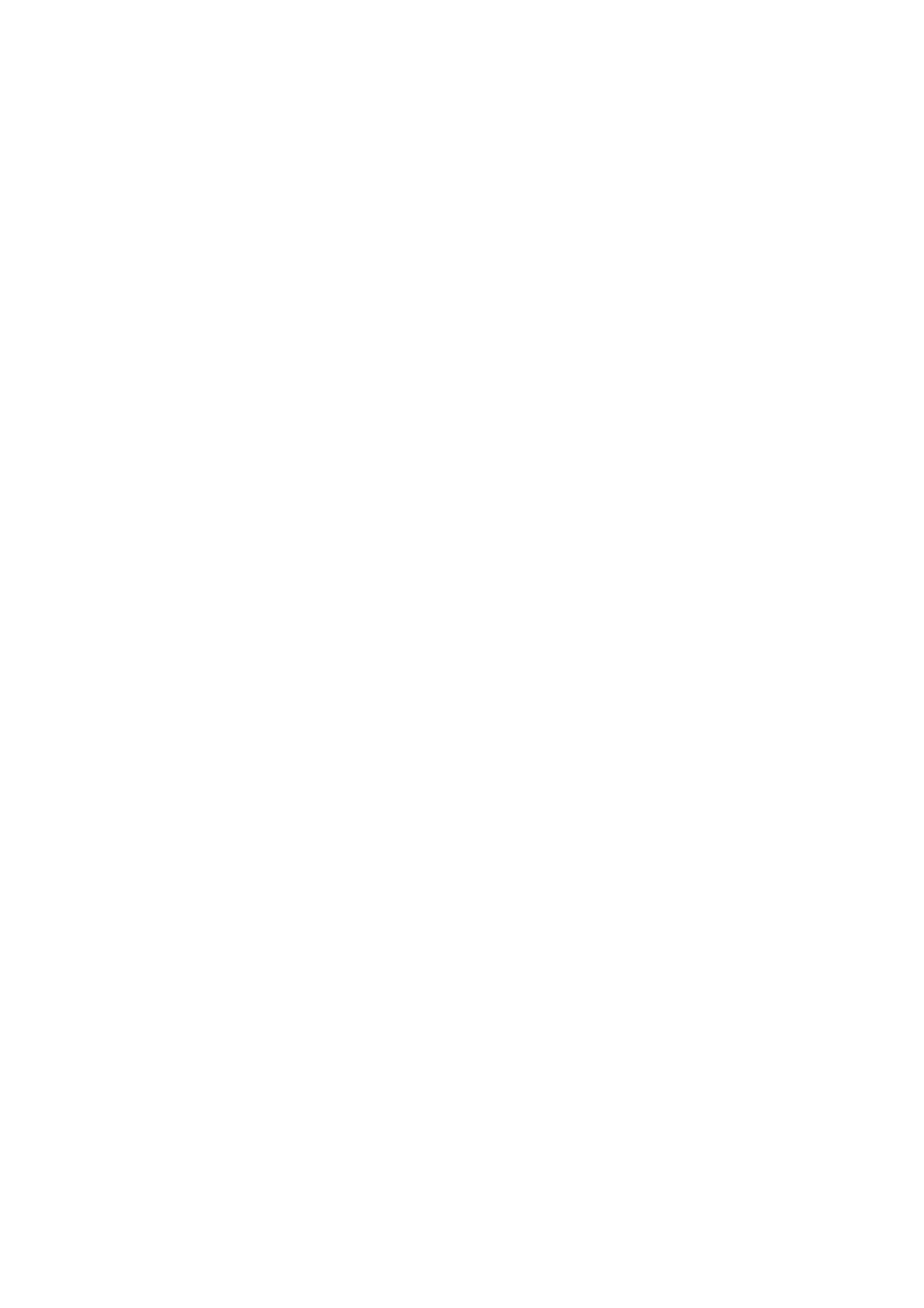| ---- |  |
|------|--|
|      |  |
|      |  |
|      |  |
|      |  |
|      |  |
|      |  |
|      |  |
|      |  |
|      |  |
|      |  |
|      |  |
|      |  |
|      |  |
|      |  |
|      |  |
|      |  |
|      |  |
|      |  |
|      |  |
|      |  |
|      |  |
|      |  |
|      |  |
|      |  |
|      |  |
|      |  |
|      |  |
|      |  |
|      |  |
|      |  |
|      |  |
|      |  |
|      |  |
|      |  |
|      |  |
|      |  |
|      |  |
|      |  |
|      |  |
|      |  |
|      |  |
|      |  |
|      |  |
|      |  |
|      |  |
|      |  |
|      |  |
|      |  |
|      |  |
|      |  |
|      |  |
|      |  |
|      |  |
|      |  |
|      |  |
|      |  |
|      |  |
|      |  |

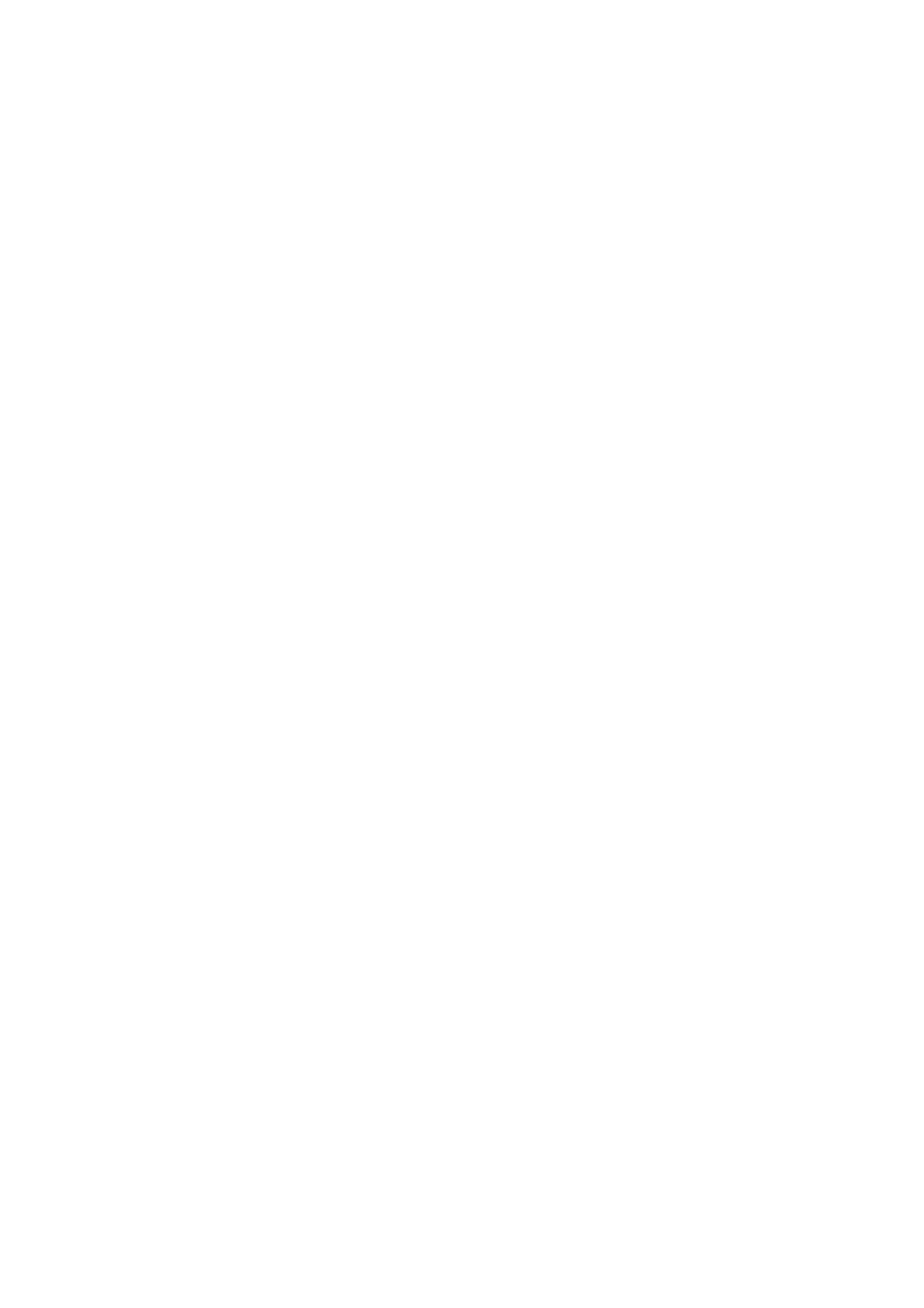| ---- |  |
|------|--|
|      |  |
|      |  |
|      |  |
|      |  |
|      |  |
|      |  |
|      |  |
|      |  |
|      |  |
|      |  |
|      |  |
|      |  |
|      |  |
|      |  |
|      |  |
|      |  |
|      |  |
|      |  |
|      |  |
|      |  |
|      |  |
|      |  |
|      |  |
|      |  |
|      |  |
|      |  |
|      |  |
|      |  |
|      |  |
|      |  |
|      |  |
|      |  |
|      |  |
|      |  |
|      |  |
|      |  |
|      |  |
|      |  |
|      |  |
|      |  |
|      |  |
|      |  |
|      |  |
|      |  |
|      |  |
|      |  |
|      |  |
|      |  |
|      |  |
|      |  |
|      |  |
|      |  |
|      |  |
|      |  |
|      |  |
|      |  |
|      |  |
|      |  |

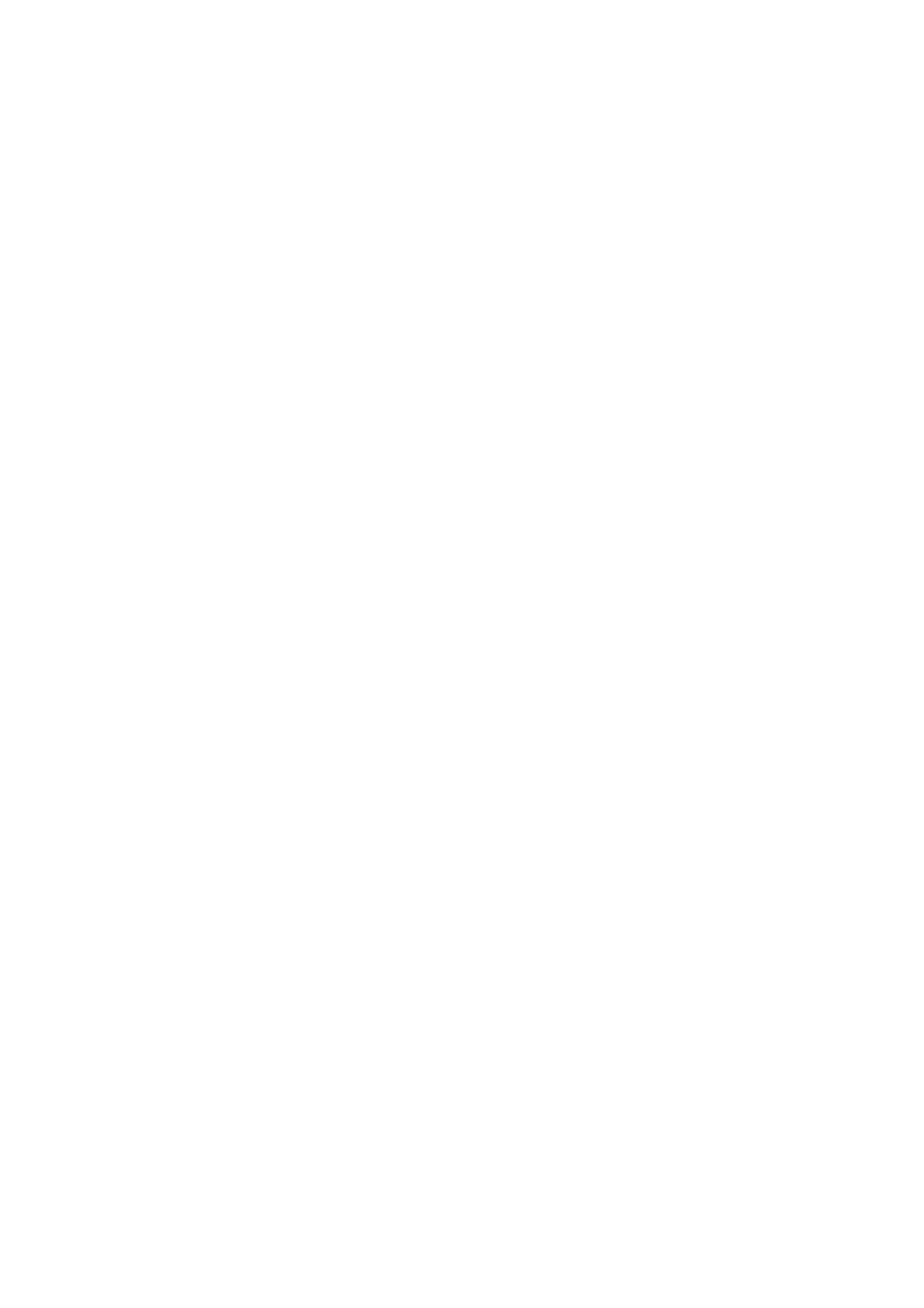| ---- |  |
|------|--|
|      |  |
|      |  |
|      |  |
|      |  |
|      |  |
|      |  |
|      |  |
|      |  |
|      |  |
|      |  |
|      |  |
|      |  |
|      |  |
|      |  |
|      |  |
|      |  |
|      |  |
|      |  |
|      |  |
|      |  |
|      |  |
|      |  |
|      |  |
|      |  |
|      |  |
|      |  |
|      |  |
|      |  |
|      |  |
|      |  |
|      |  |
|      |  |
|      |  |
|      |  |
|      |  |
|      |  |
|      |  |
|      |  |
|      |  |
|      |  |
|      |  |
|      |  |
|      |  |
|      |  |
|      |  |
|      |  |
|      |  |
|      |  |
|      |  |
|      |  |
|      |  |
|      |  |
|      |  |
|      |  |
|      |  |
|      |  |
|      |  |
|      |  |

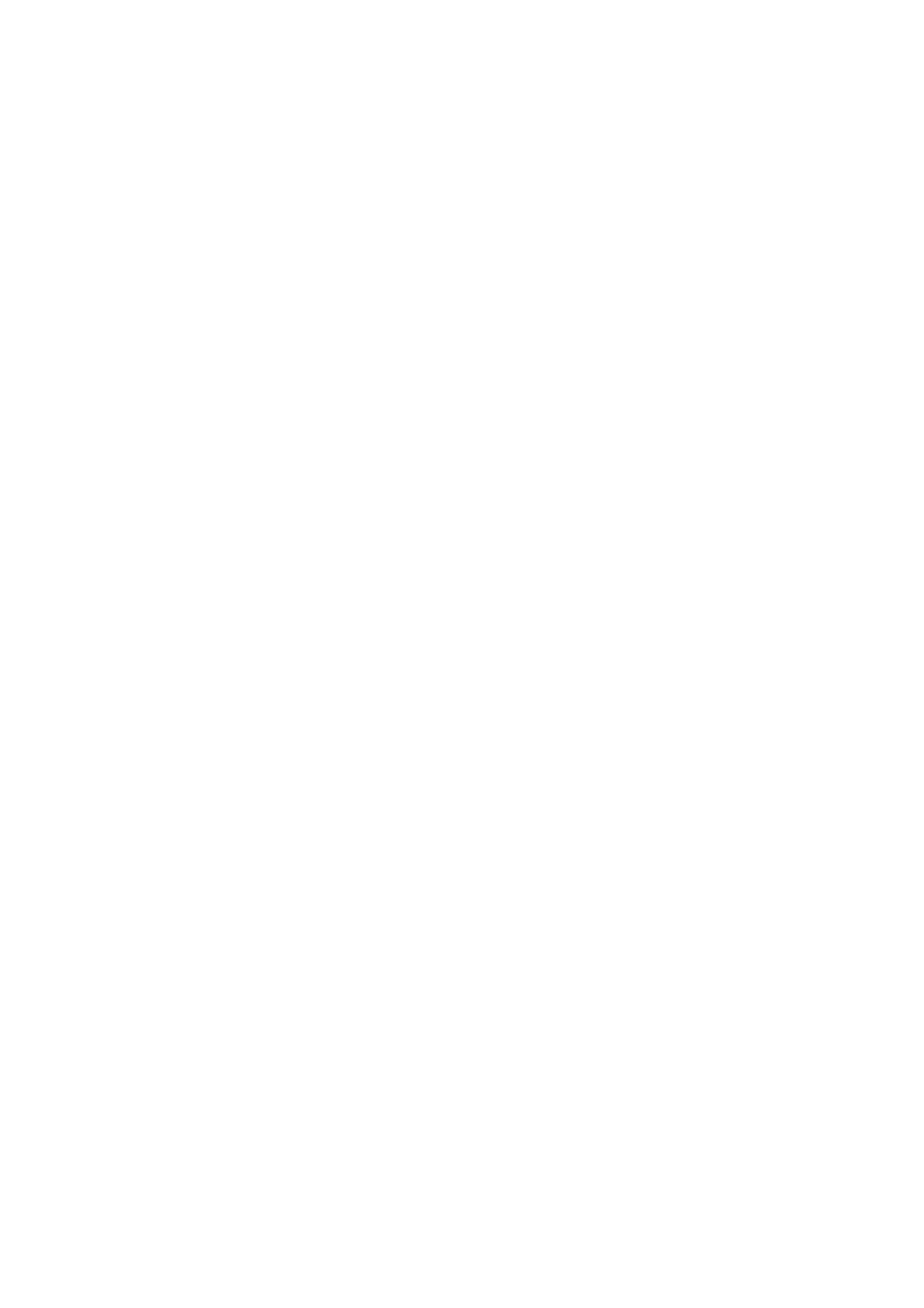| ---- |  |
|------|--|
|      |  |
|      |  |
|      |  |
|      |  |
|      |  |
|      |  |
|      |  |
|      |  |
|      |  |
|      |  |
|      |  |
|      |  |
|      |  |
|      |  |
|      |  |
|      |  |
|      |  |
|      |  |
|      |  |
|      |  |
|      |  |
|      |  |
|      |  |
|      |  |
|      |  |
|      |  |
|      |  |
|      |  |
|      |  |
|      |  |
|      |  |
|      |  |
|      |  |
|      |  |
|      |  |
|      |  |
|      |  |
|      |  |
|      |  |
|      |  |
|      |  |
|      |  |
|      |  |
|      |  |
|      |  |
|      |  |
|      |  |
|      |  |
|      |  |
|      |  |
|      |  |
|      |  |
|      |  |
|      |  |
|      |  |
|      |  |
|      |  |
|      |  |

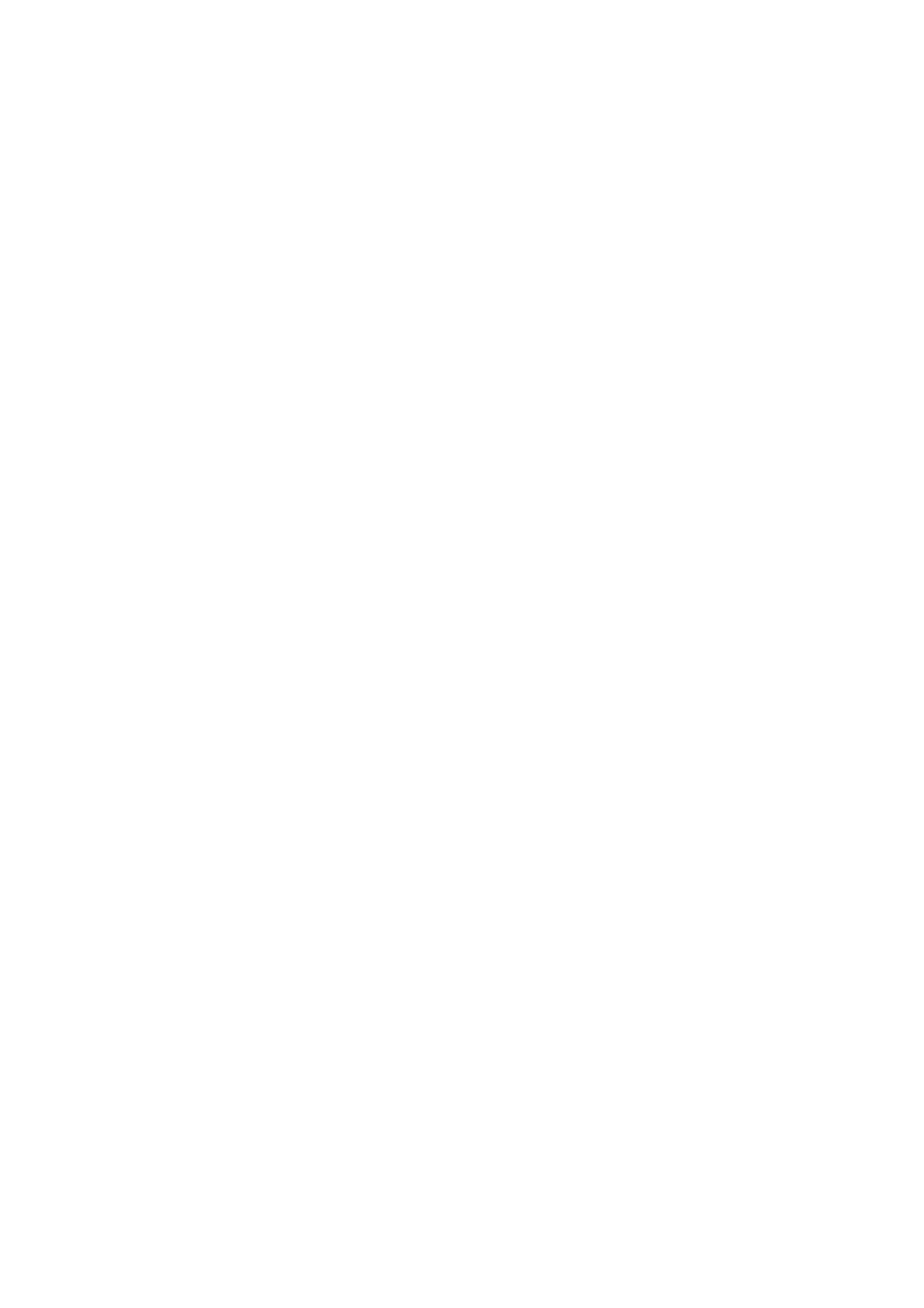| ---- |  |
|------|--|
|      |  |
|      |  |
|      |  |
|      |  |
|      |  |
|      |  |
|      |  |
|      |  |
|      |  |
|      |  |
|      |  |
|      |  |
|      |  |
|      |  |
|      |  |
|      |  |
|      |  |
|      |  |
|      |  |
|      |  |
|      |  |
|      |  |
|      |  |
|      |  |
|      |  |
|      |  |
|      |  |
|      |  |
|      |  |
|      |  |
|      |  |
|      |  |
|      |  |
|      |  |
|      |  |
|      |  |
|      |  |
|      |  |
|      |  |
|      |  |
|      |  |
|      |  |
|      |  |
|      |  |
|      |  |
|      |  |
|      |  |
|      |  |
|      |  |
|      |  |
|      |  |
|      |  |
|      |  |
|      |  |
|      |  |
|      |  |
|      |  |
|      |  |

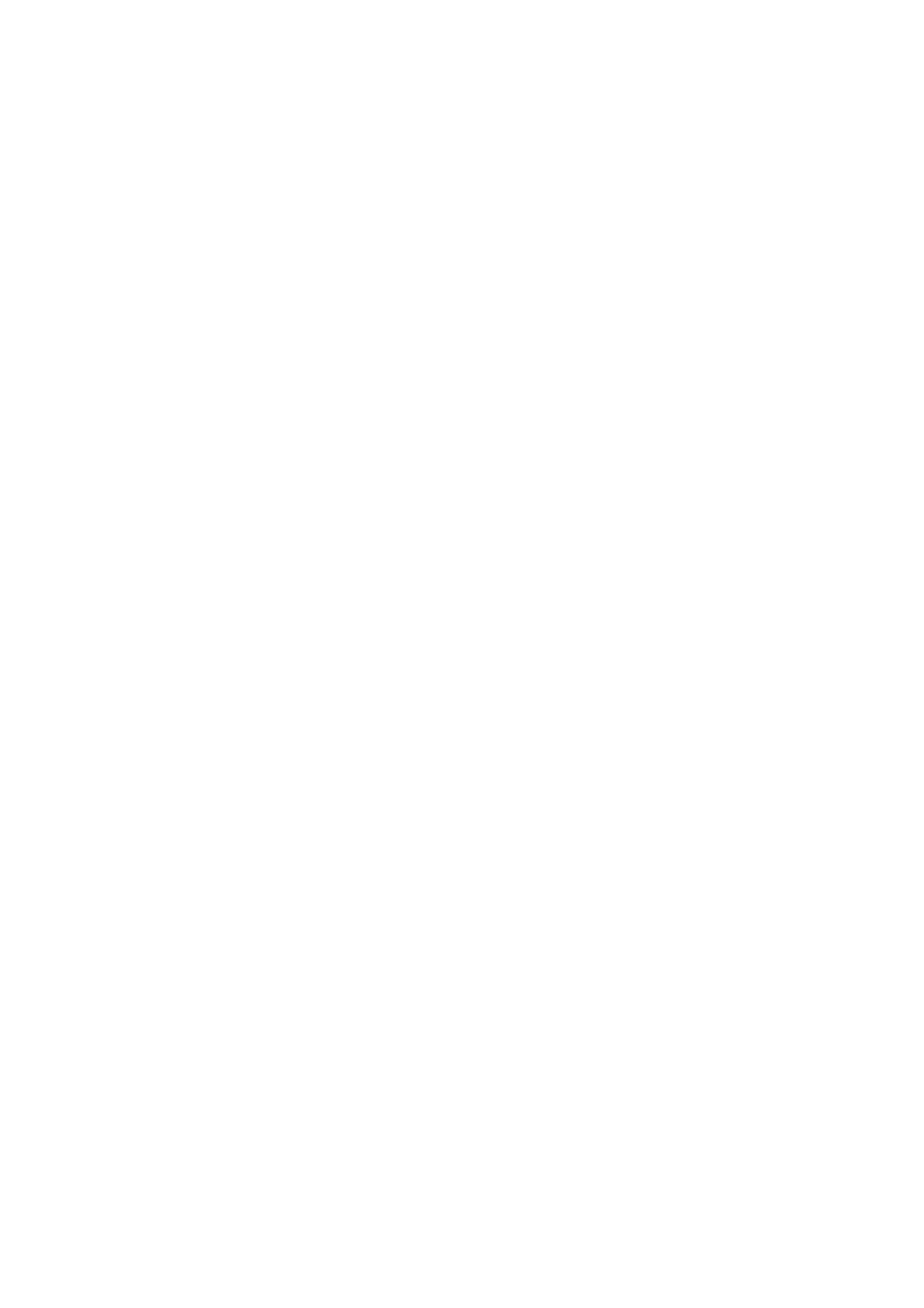| ---- |  |
|------|--|
|      |  |
|      |  |
|      |  |
|      |  |
|      |  |
|      |  |
|      |  |
|      |  |
|      |  |
|      |  |
|      |  |
|      |  |
|      |  |
|      |  |
|      |  |
|      |  |
|      |  |
|      |  |
|      |  |
|      |  |
|      |  |
|      |  |
|      |  |
|      |  |
|      |  |
|      |  |
|      |  |
|      |  |
|      |  |
|      |  |
|      |  |
|      |  |
|      |  |
|      |  |
|      |  |
|      |  |
|      |  |
|      |  |
|      |  |
|      |  |
|      |  |
|      |  |
|      |  |
|      |  |
|      |  |
|      |  |
|      |  |
|      |  |
|      |  |
|      |  |
|      |  |
|      |  |
|      |  |
|      |  |
|      |  |
|      |  |
|      |  |
|      |  |

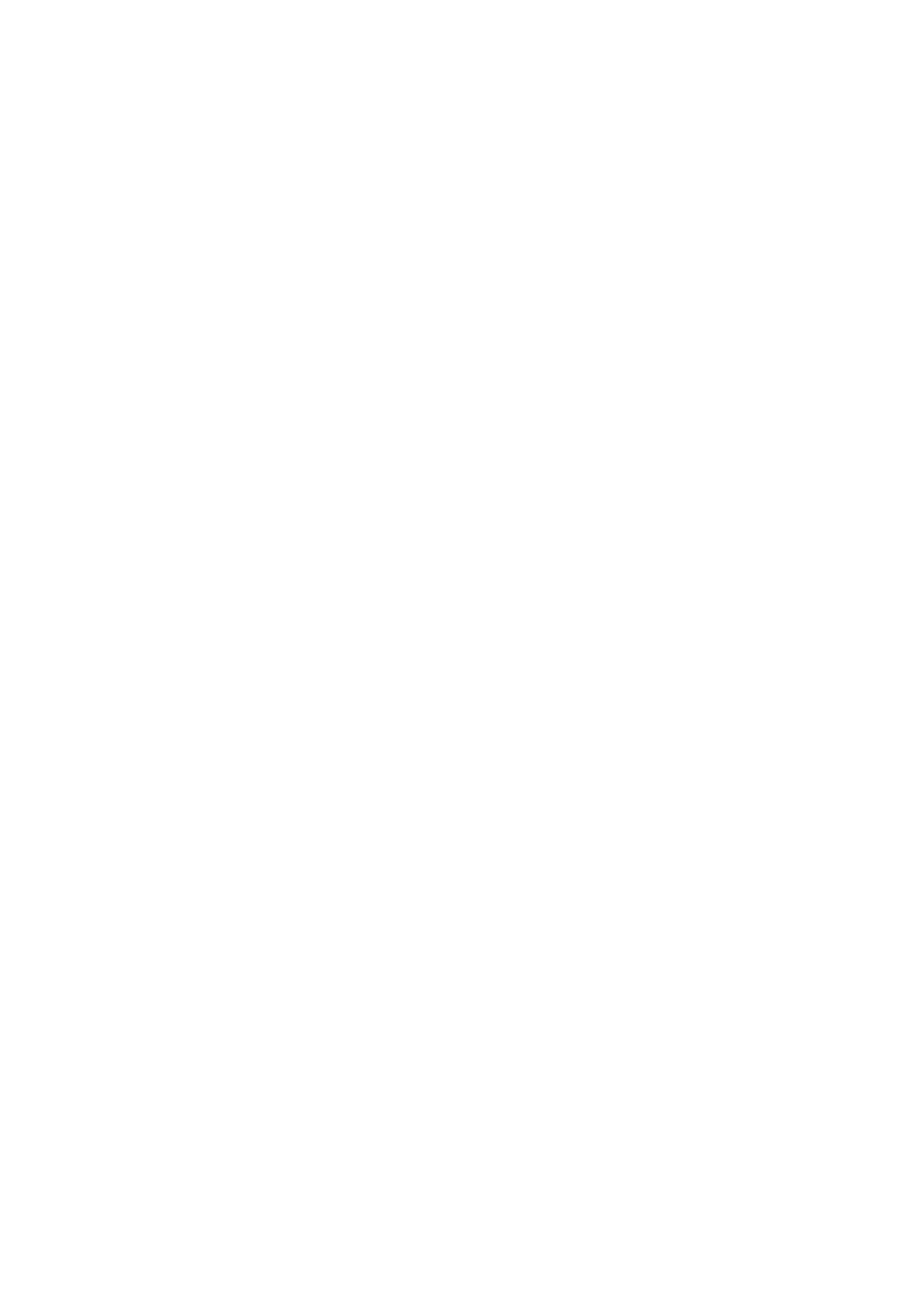| ---- |  |
|------|--|
|      |  |
|      |  |
|      |  |
|      |  |
|      |  |
|      |  |
|      |  |
|      |  |
|      |  |
|      |  |
|      |  |
|      |  |
|      |  |
|      |  |
|      |  |
|      |  |
|      |  |
|      |  |
|      |  |
|      |  |
|      |  |
|      |  |
|      |  |
|      |  |
|      |  |
|      |  |
|      |  |
|      |  |
|      |  |
|      |  |
|      |  |
|      |  |
|      |  |
|      |  |
|      |  |
|      |  |
|      |  |
|      |  |
|      |  |
|      |  |
|      |  |
|      |  |
|      |  |
|      |  |
|      |  |
|      |  |
|      |  |
|      |  |
|      |  |
|      |  |
|      |  |
|      |  |
|      |  |
|      |  |
|      |  |
|      |  |
|      |  |
|      |  |

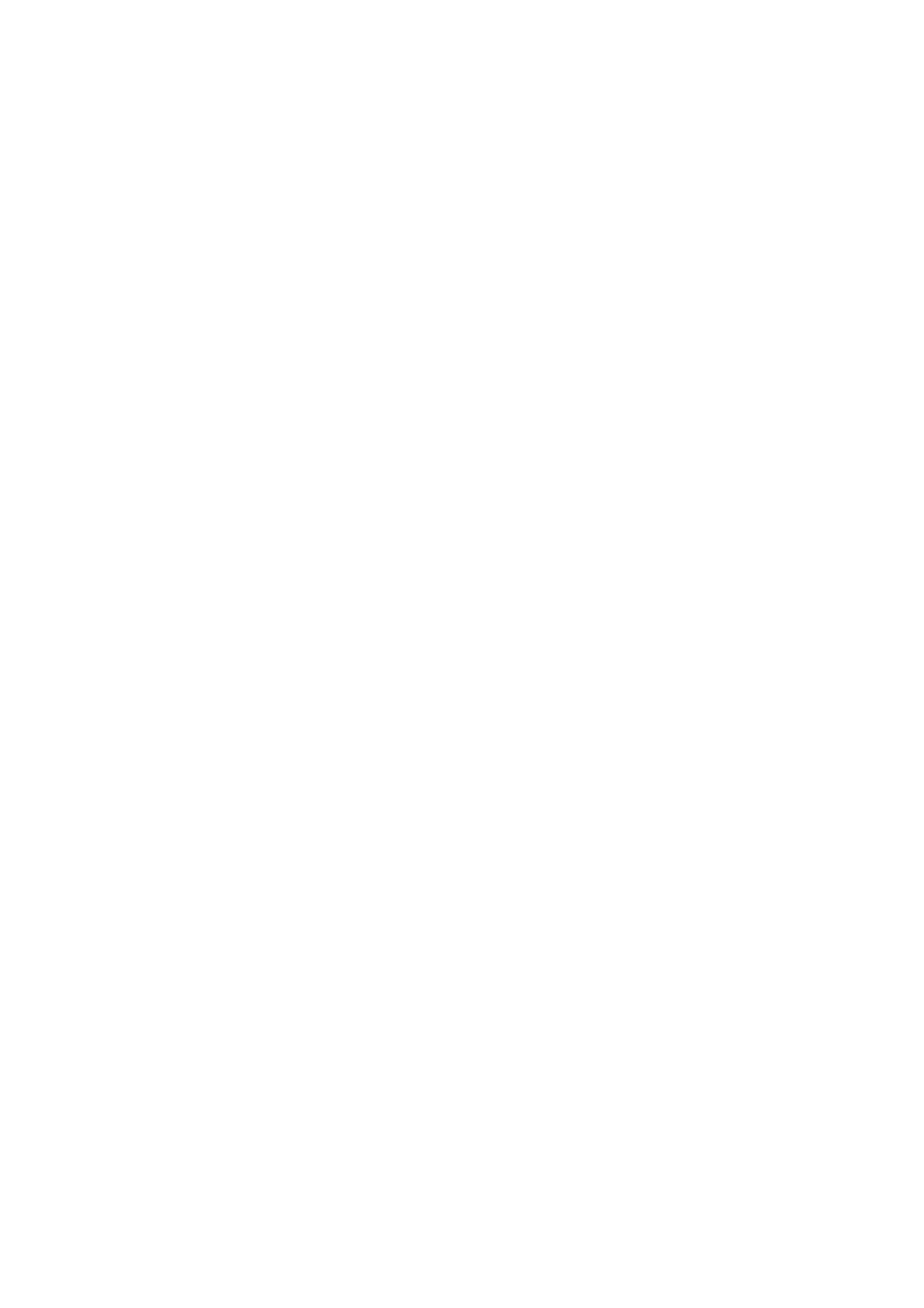| ---- |  |
|------|--|
|      |  |
|      |  |
|      |  |
|      |  |
|      |  |
|      |  |
|      |  |
|      |  |
|      |  |
|      |  |
|      |  |
|      |  |
|      |  |
|      |  |
|      |  |
|      |  |
|      |  |
|      |  |
|      |  |
|      |  |
|      |  |
|      |  |
|      |  |
|      |  |
|      |  |
|      |  |
|      |  |
|      |  |
|      |  |
|      |  |
|      |  |
|      |  |
|      |  |
|      |  |
|      |  |
|      |  |
|      |  |
|      |  |
|      |  |
|      |  |
|      |  |
|      |  |
|      |  |
|      |  |
|      |  |
|      |  |
|      |  |
|      |  |
|      |  |
|      |  |
|      |  |
|      |  |
|      |  |
|      |  |
|      |  |
|      |  |
|      |  |
|      |  |

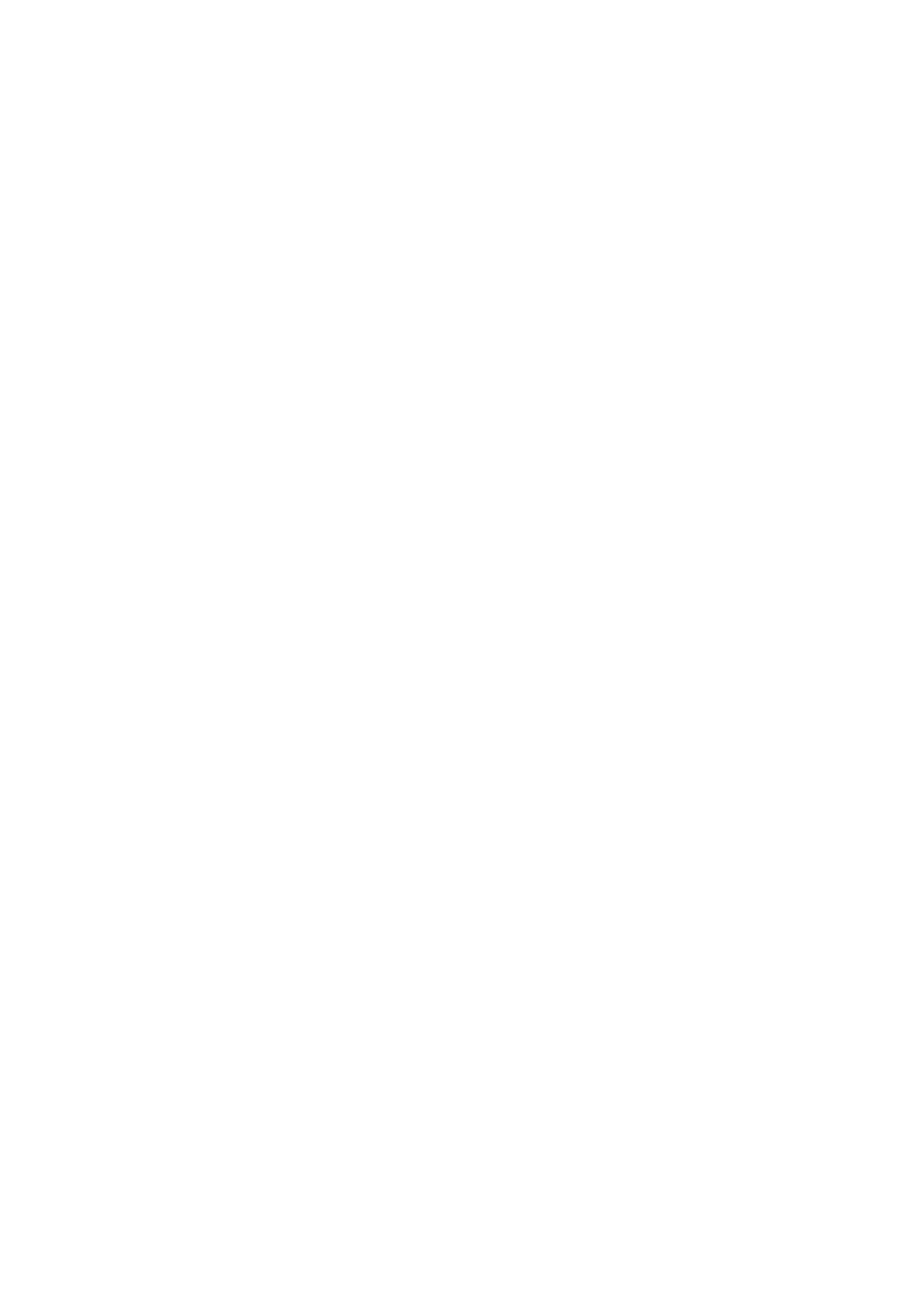| ---- |  |
|------|--|
|      |  |
|      |  |
|      |  |
|      |  |
|      |  |
|      |  |
|      |  |
|      |  |
|      |  |
|      |  |
|      |  |
|      |  |
|      |  |
|      |  |
|      |  |
|      |  |
|      |  |
|      |  |
|      |  |
|      |  |
|      |  |
|      |  |
|      |  |
|      |  |
|      |  |
|      |  |
|      |  |
|      |  |
|      |  |
|      |  |
|      |  |
|      |  |
|      |  |
|      |  |
|      |  |
|      |  |
|      |  |
|      |  |
|      |  |
|      |  |
|      |  |
|      |  |
|      |  |
|      |  |
|      |  |
|      |  |
|      |  |
|      |  |
|      |  |
|      |  |
|      |  |
|      |  |
|      |  |
|      |  |
|      |  |
|      |  |
|      |  |
|      |  |

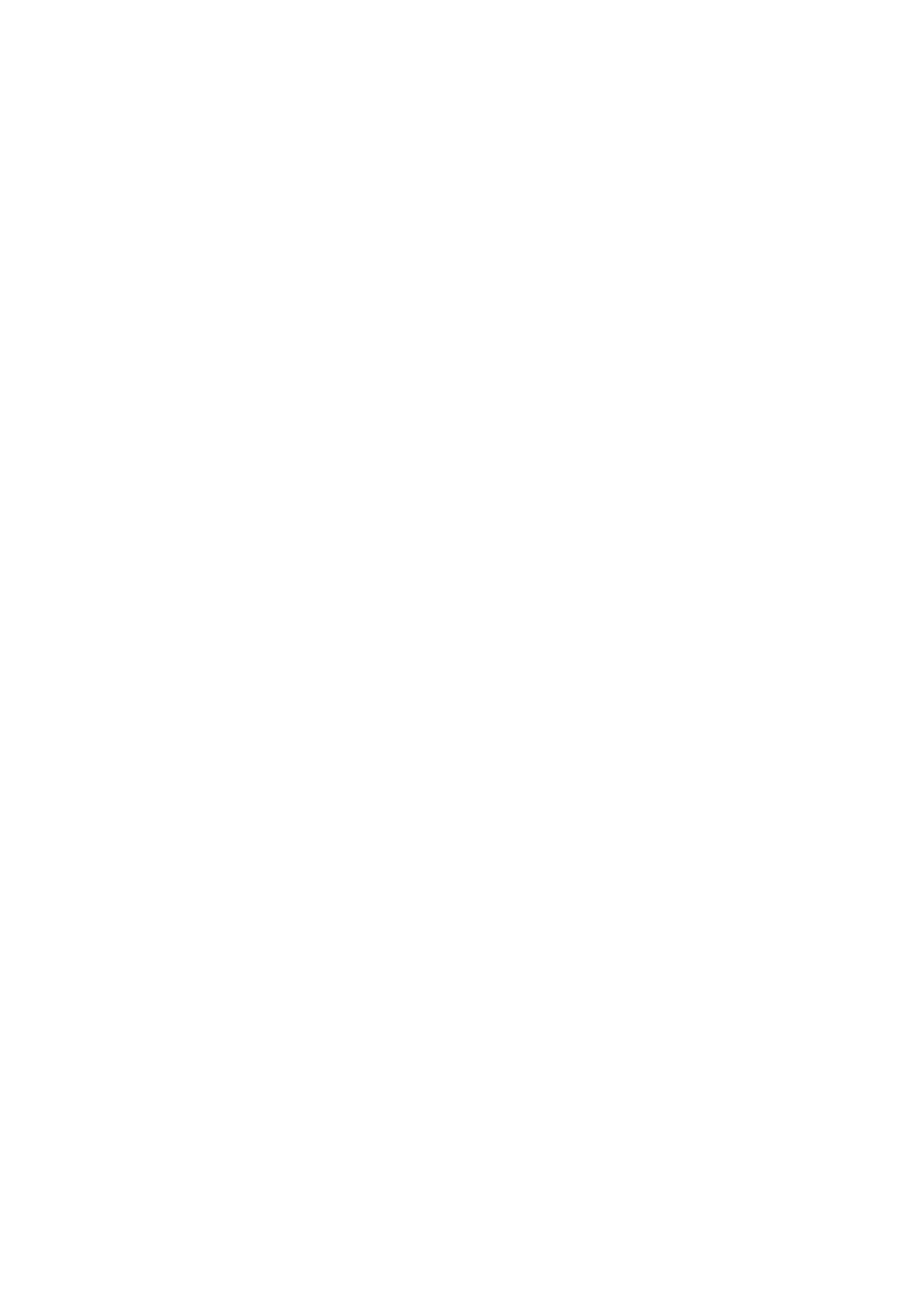| ---- |  |
|------|--|
|      |  |
|      |  |
|      |  |
|      |  |
|      |  |
|      |  |
|      |  |
|      |  |
|      |  |
|      |  |
|      |  |
|      |  |
|      |  |
|      |  |
|      |  |
|      |  |
|      |  |
|      |  |
|      |  |
|      |  |
|      |  |
|      |  |
|      |  |
|      |  |
|      |  |
|      |  |
|      |  |
|      |  |
|      |  |
|      |  |
|      |  |
|      |  |
|      |  |
|      |  |
|      |  |
|      |  |
|      |  |
|      |  |
|      |  |
|      |  |
|      |  |
|      |  |
|      |  |
|      |  |
|      |  |
|      |  |
|      |  |
|      |  |
|      |  |
|      |  |
|      |  |
|      |  |
|      |  |
|      |  |
|      |  |
|      |  |
|      |  |
|      |  |

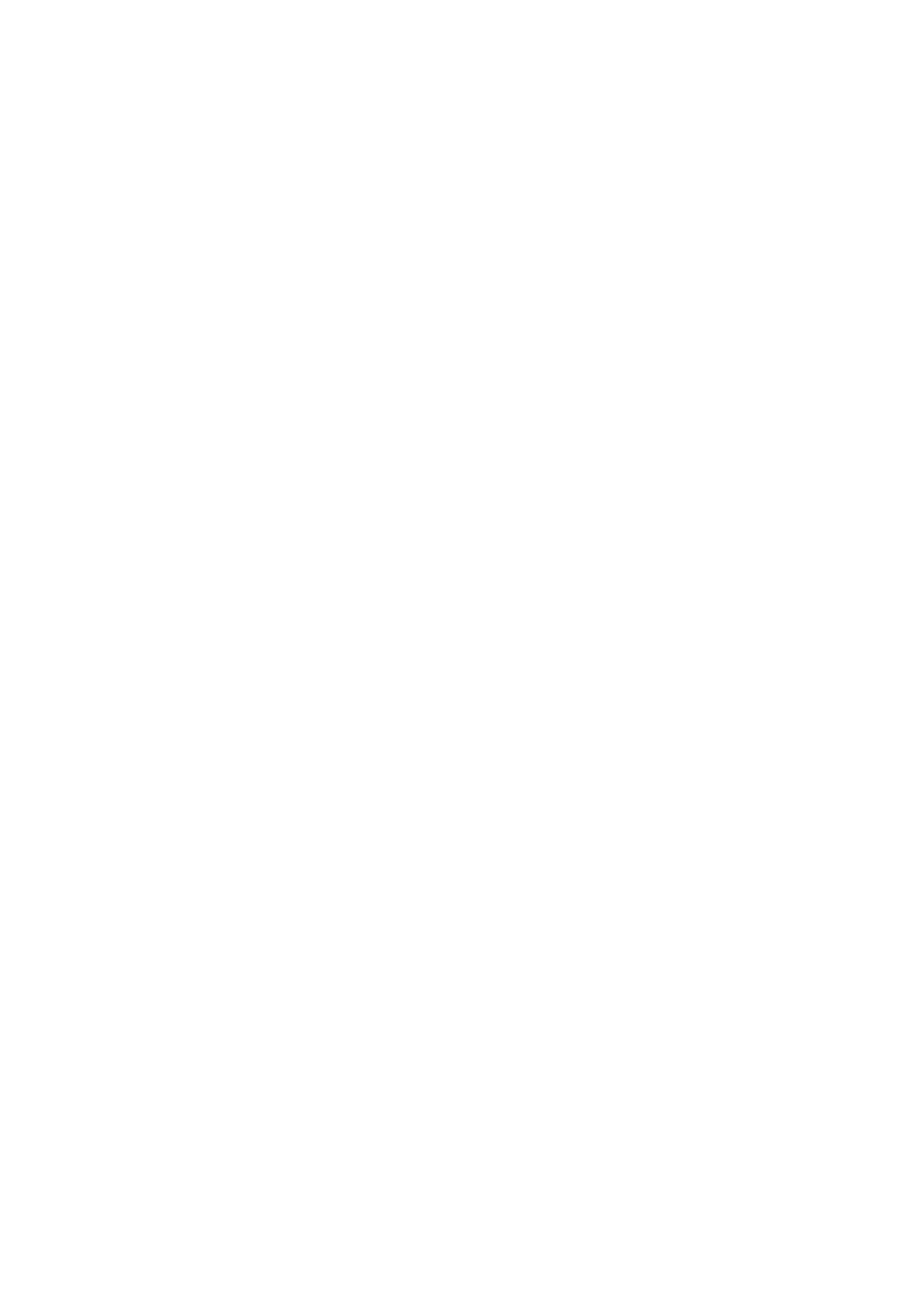| ---- |  |
|------|--|
|      |  |
|      |  |
|      |  |
|      |  |
|      |  |
|      |  |
|      |  |
|      |  |
|      |  |
|      |  |
|      |  |
|      |  |
|      |  |
|      |  |
|      |  |
|      |  |
|      |  |
|      |  |
|      |  |
|      |  |
|      |  |
|      |  |
|      |  |
|      |  |
|      |  |
|      |  |
|      |  |
|      |  |
|      |  |
|      |  |
|      |  |
|      |  |
|      |  |
|      |  |
|      |  |
|      |  |
|      |  |
|      |  |
|      |  |
|      |  |
|      |  |
|      |  |
|      |  |
|      |  |
|      |  |
|      |  |
|      |  |
|      |  |
|      |  |
|      |  |
|      |  |
|      |  |
|      |  |
|      |  |
|      |  |
|      |  |
|      |  |
|      |  |

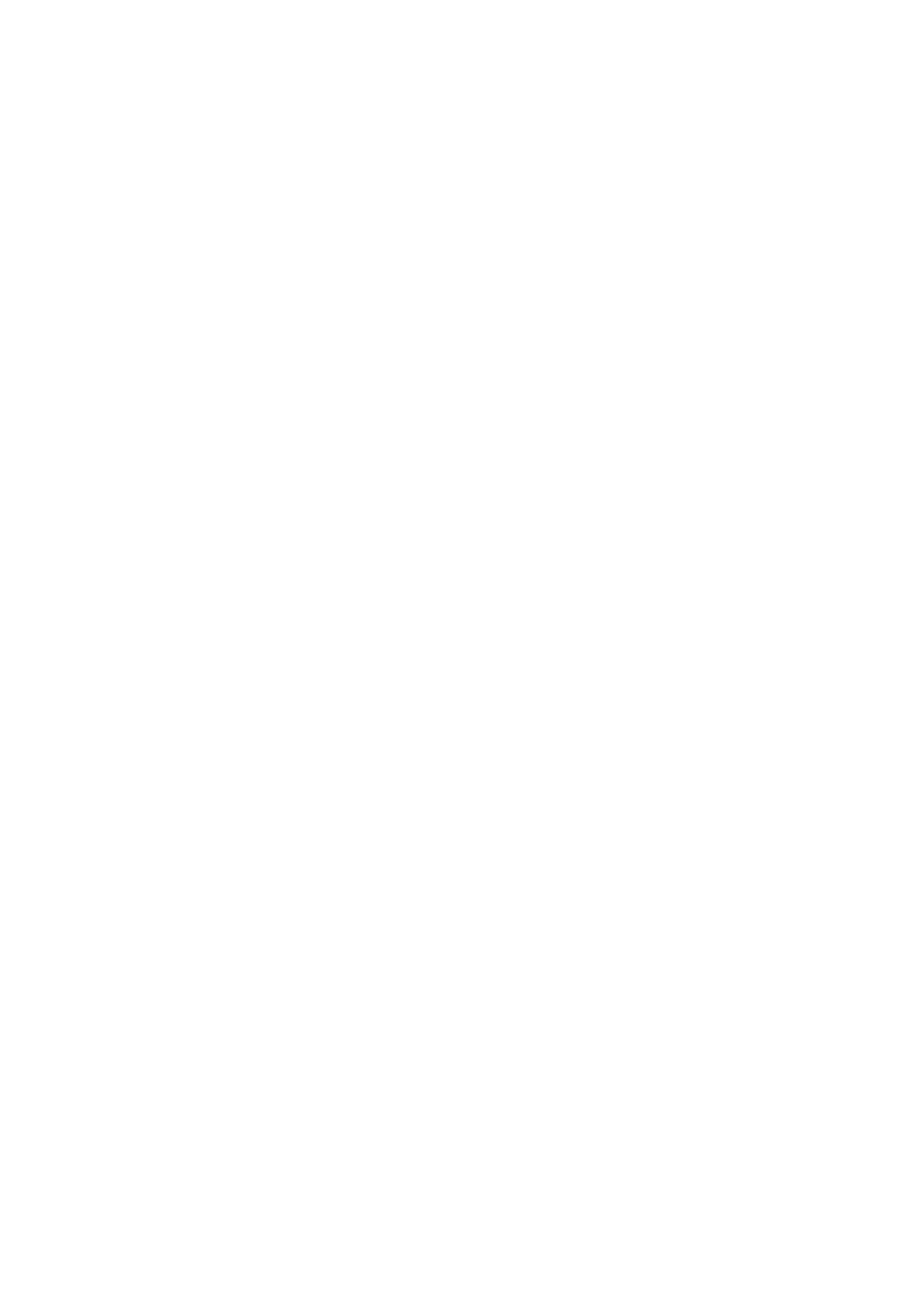| ---- |  |
|------|--|
|      |  |
|      |  |
|      |  |
|      |  |
|      |  |
|      |  |
|      |  |
|      |  |
|      |  |
|      |  |
|      |  |
|      |  |
|      |  |
|      |  |
|      |  |
|      |  |
|      |  |
|      |  |
|      |  |
|      |  |
|      |  |
|      |  |
|      |  |
|      |  |
|      |  |
|      |  |
|      |  |
|      |  |
|      |  |
|      |  |
|      |  |
|      |  |
|      |  |
|      |  |
|      |  |
|      |  |
|      |  |
|      |  |
|      |  |
|      |  |
|      |  |
|      |  |
|      |  |
|      |  |
|      |  |
|      |  |
|      |  |
|      |  |
|      |  |
|      |  |
|      |  |
|      |  |
|      |  |
|      |  |
|      |  |
|      |  |
|      |  |
|      |  |

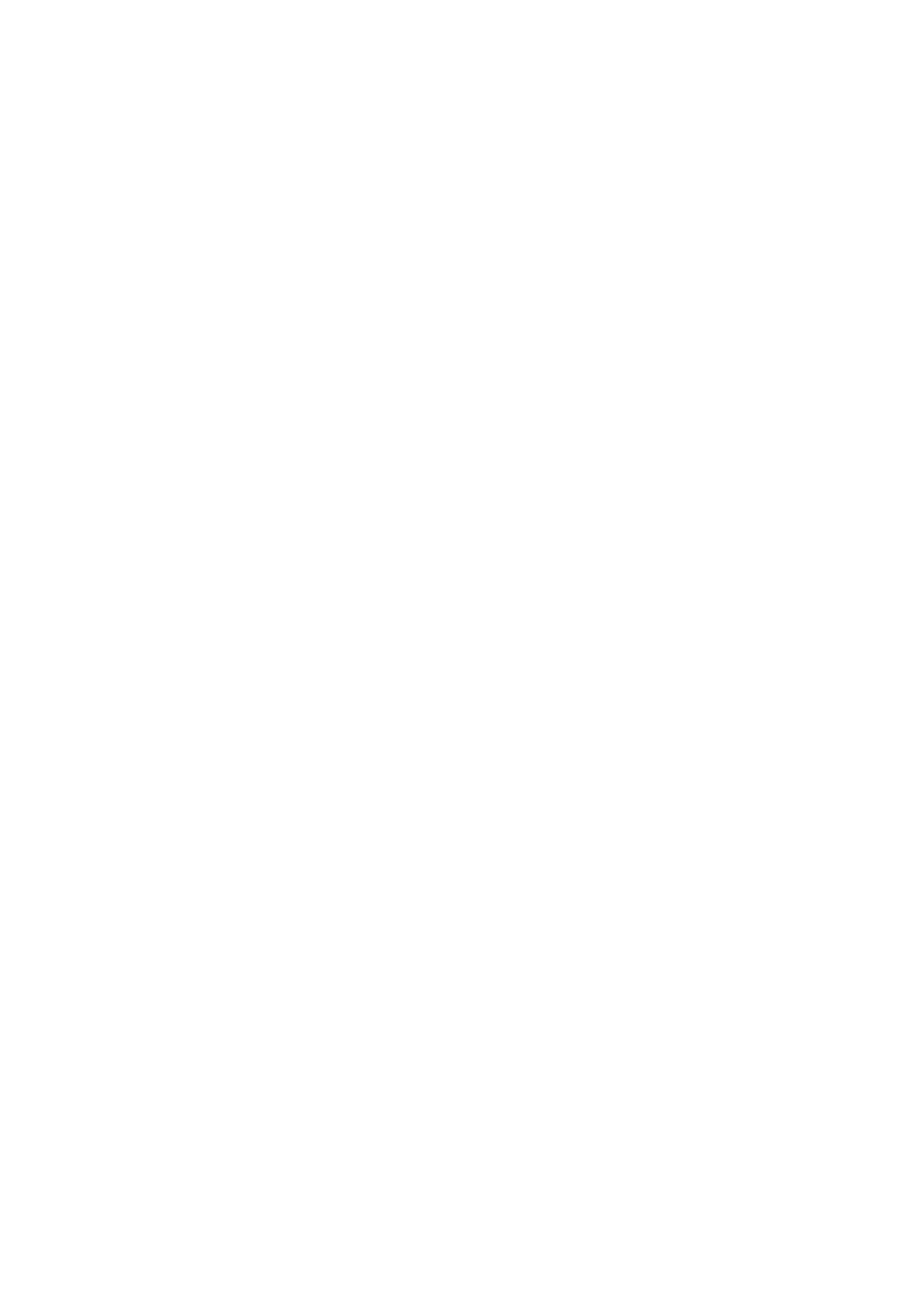| ---- |  |
|------|--|
|      |  |
|      |  |
|      |  |
|      |  |
|      |  |
|      |  |
|      |  |
|      |  |
|      |  |
|      |  |
|      |  |
|      |  |
|      |  |
|      |  |
|      |  |
|      |  |
|      |  |
|      |  |
|      |  |
|      |  |
|      |  |
|      |  |
|      |  |
|      |  |
|      |  |
|      |  |
|      |  |
|      |  |
|      |  |
|      |  |
|      |  |
|      |  |
|      |  |
|      |  |
|      |  |
|      |  |
|      |  |
|      |  |
|      |  |
|      |  |
|      |  |
|      |  |
|      |  |
|      |  |
|      |  |
|      |  |
|      |  |
|      |  |
|      |  |
|      |  |
|      |  |
|      |  |
|      |  |
|      |  |
|      |  |
|      |  |
|      |  |
|      |  |

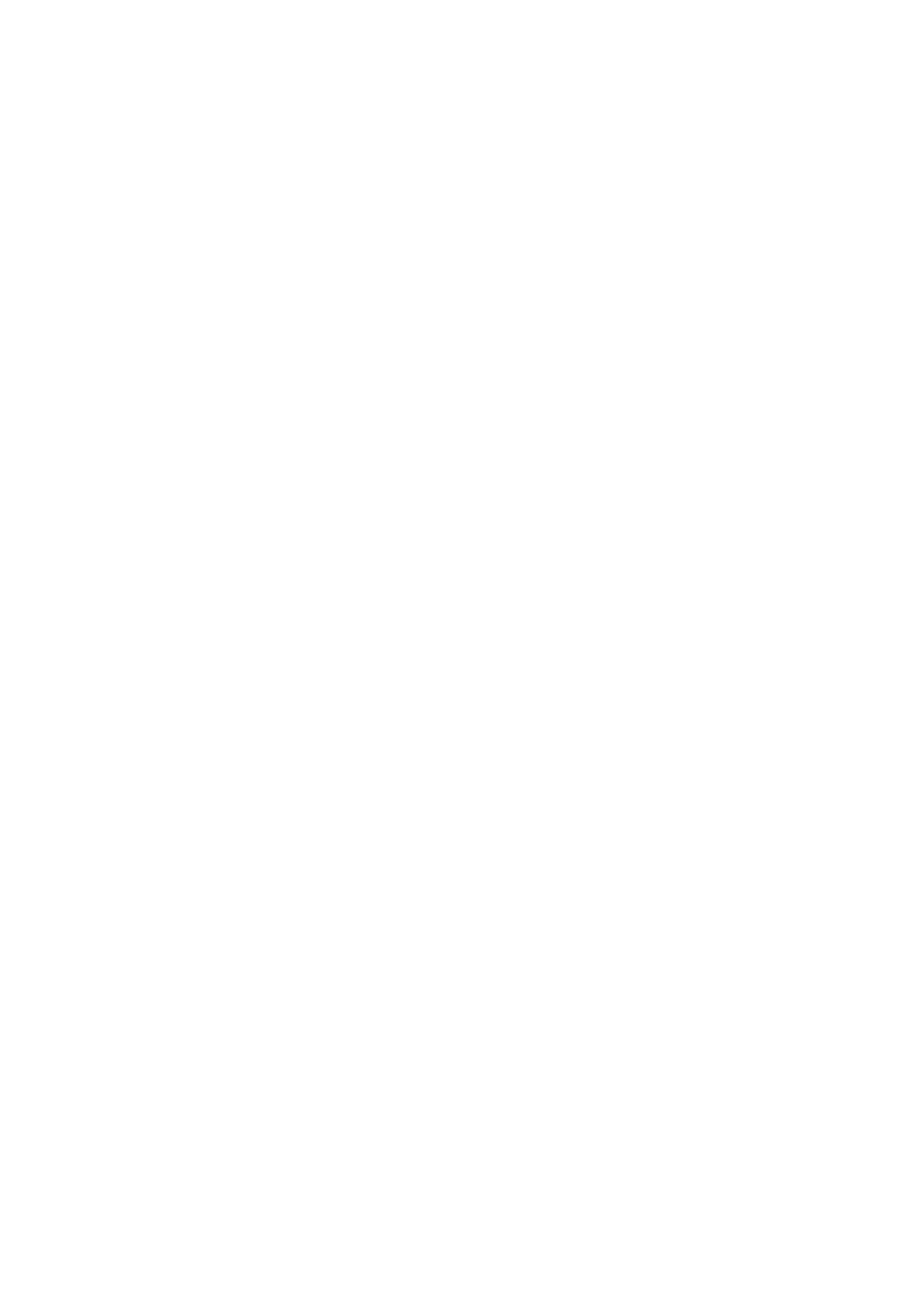| ---- |  |
|------|--|
|      |  |
|      |  |
|      |  |
|      |  |
|      |  |
|      |  |
|      |  |
|      |  |
|      |  |
|      |  |
|      |  |
|      |  |
|      |  |
|      |  |
|      |  |
|      |  |
|      |  |
|      |  |
|      |  |
|      |  |
|      |  |
|      |  |
|      |  |
|      |  |
|      |  |
|      |  |
|      |  |
|      |  |
|      |  |
|      |  |
|      |  |
|      |  |
|      |  |
|      |  |
|      |  |
|      |  |
|      |  |
|      |  |
|      |  |
|      |  |
|      |  |
|      |  |
|      |  |
|      |  |
|      |  |
|      |  |
|      |  |
|      |  |
|      |  |
|      |  |
|      |  |
|      |  |
|      |  |
|      |  |
|      |  |
|      |  |
|      |  |
|      |  |

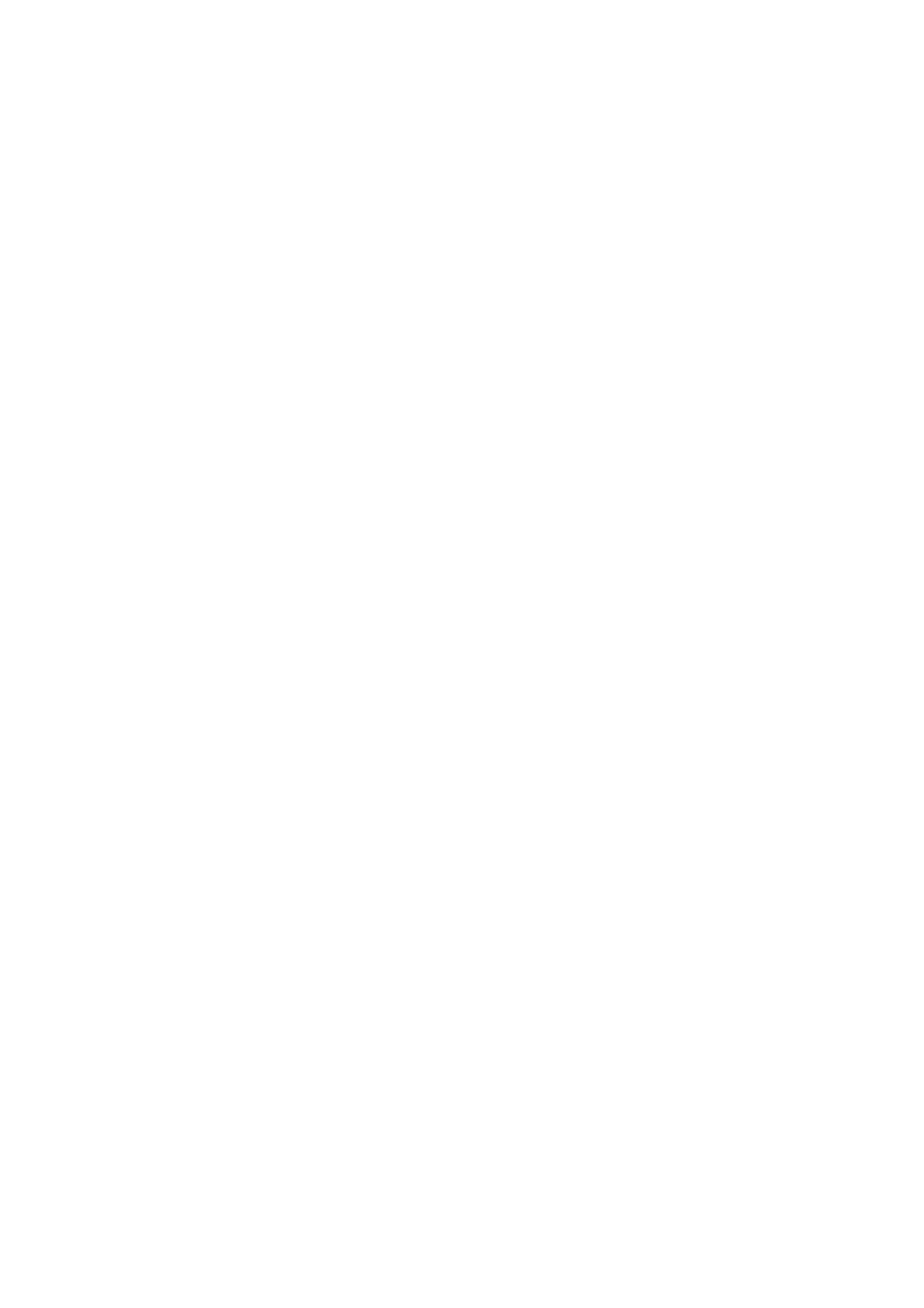| ---- |  |
|------|--|
|      |  |
|      |  |
|      |  |
|      |  |
|      |  |
|      |  |
|      |  |
|      |  |
|      |  |
|      |  |
|      |  |
|      |  |
|      |  |
|      |  |
|      |  |
|      |  |
|      |  |
|      |  |
|      |  |
|      |  |
|      |  |
|      |  |
|      |  |
|      |  |
|      |  |
|      |  |
|      |  |
|      |  |
|      |  |
|      |  |
|      |  |
|      |  |
|      |  |
|      |  |
|      |  |
|      |  |
|      |  |
|      |  |
|      |  |
|      |  |
|      |  |
|      |  |
|      |  |
|      |  |
|      |  |
|      |  |
|      |  |
|      |  |
|      |  |
|      |  |
|      |  |
|      |  |
|      |  |
|      |  |
|      |  |
|      |  |
|      |  |
|      |  |

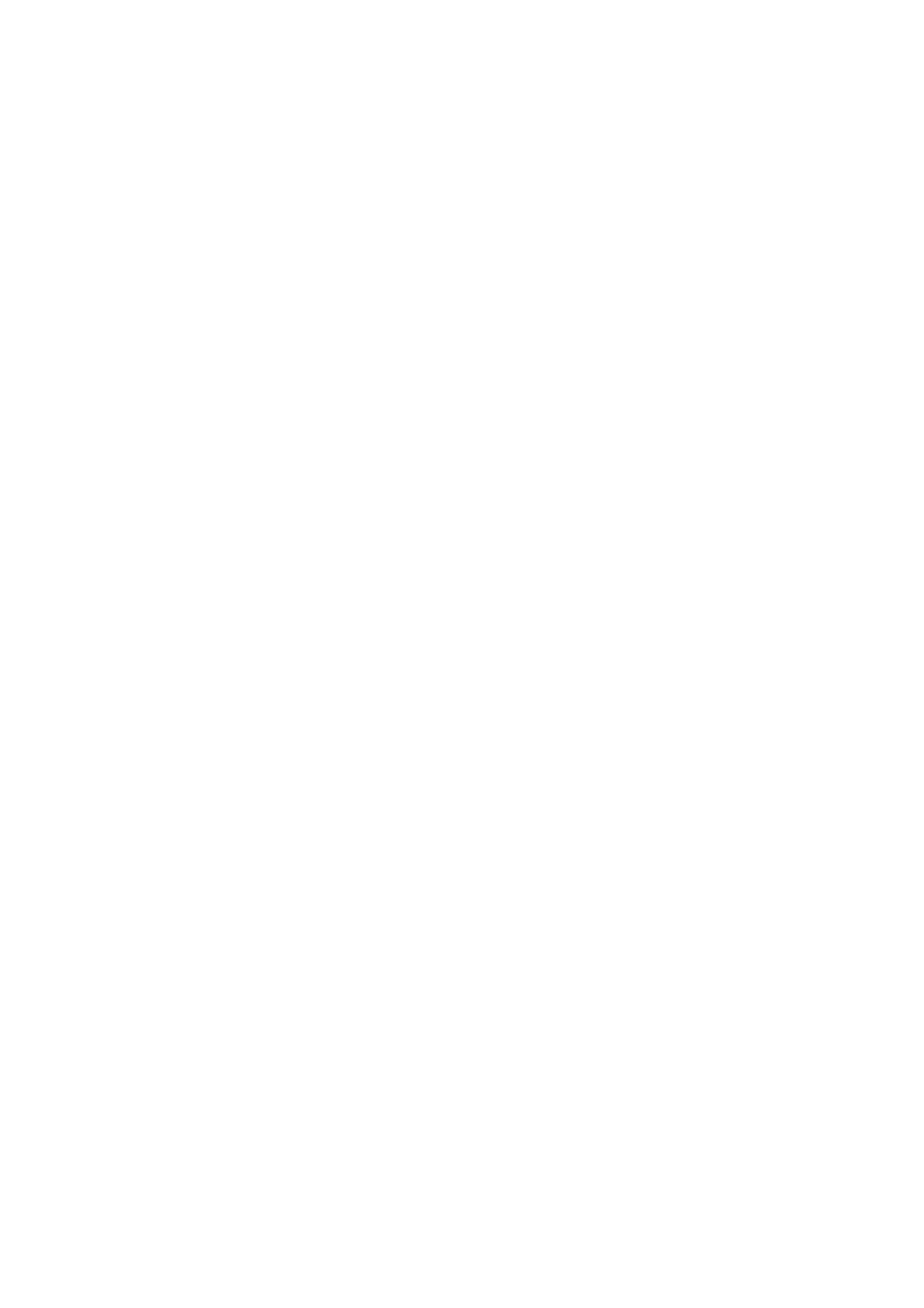| ---- |  |
|------|--|
|      |  |
|      |  |
|      |  |
|      |  |
|      |  |
|      |  |
|      |  |
|      |  |
|      |  |
|      |  |
|      |  |
|      |  |
|      |  |
|      |  |
|      |  |
|      |  |
|      |  |
|      |  |
|      |  |
|      |  |
|      |  |
|      |  |
|      |  |
|      |  |
|      |  |
|      |  |
|      |  |
|      |  |
|      |  |
|      |  |
|      |  |
|      |  |
|      |  |
|      |  |
|      |  |
|      |  |
|      |  |
|      |  |
|      |  |
|      |  |
|      |  |
|      |  |
|      |  |
|      |  |
|      |  |
|      |  |
|      |  |
|      |  |
|      |  |
|      |  |
|      |  |
|      |  |
|      |  |
|      |  |
|      |  |
|      |  |
|      |  |
|      |  |

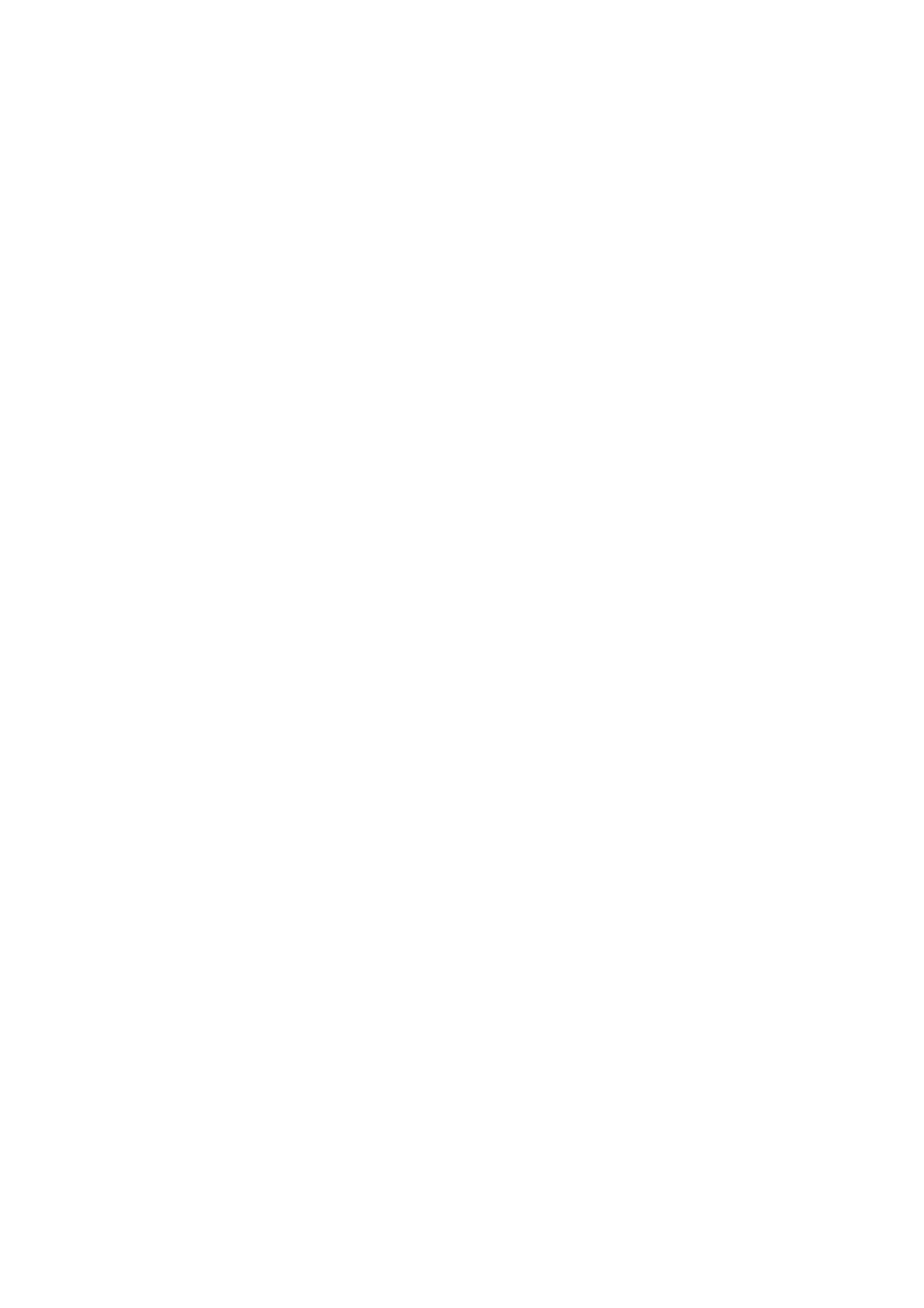| ---- |  |
|------|--|
|      |  |
|      |  |
|      |  |
|      |  |
|      |  |
|      |  |
|      |  |
|      |  |
|      |  |
|      |  |
|      |  |
|      |  |
|      |  |
|      |  |
|      |  |
|      |  |
|      |  |
|      |  |
|      |  |
|      |  |
|      |  |
|      |  |
|      |  |
|      |  |
|      |  |
|      |  |
|      |  |
|      |  |
|      |  |
|      |  |
|      |  |
|      |  |
|      |  |
|      |  |
|      |  |
|      |  |
|      |  |
|      |  |
|      |  |
|      |  |
|      |  |
|      |  |
|      |  |
|      |  |
|      |  |
|      |  |
|      |  |
|      |  |
|      |  |
|      |  |
|      |  |
|      |  |
|      |  |
|      |  |
|      |  |
|      |  |
|      |  |
|      |  |